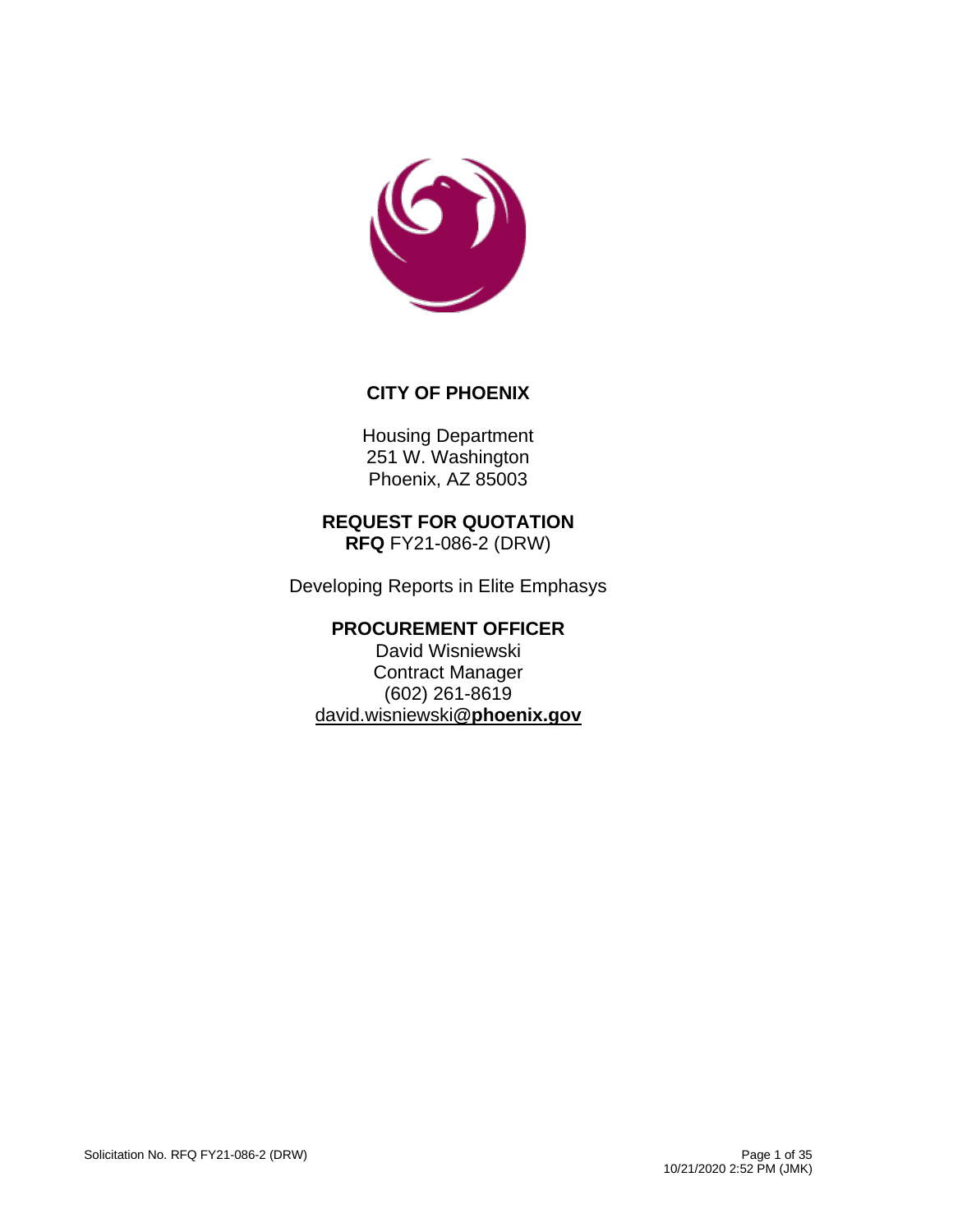

# **TABLE OF CONTENTS**

| 1.  |                                                        |  |
|-----|--------------------------------------------------------|--|
| 2.  |                                                        |  |
| 3.  |                                                        |  |
| 4.  |                                                        |  |
| 5.  |                                                        |  |
| 6.  |                                                        |  |
| 8.  |                                                        |  |
| 9.  |                                                        |  |
| 10. | CITY'S RIGHT TO DISQUALIFY FOR CONFLICT OF INTEREST: 5 |  |
|     |                                                        |  |
|     |                                                        |  |
|     |                                                        |  |
|     |                                                        |  |
|     |                                                        |  |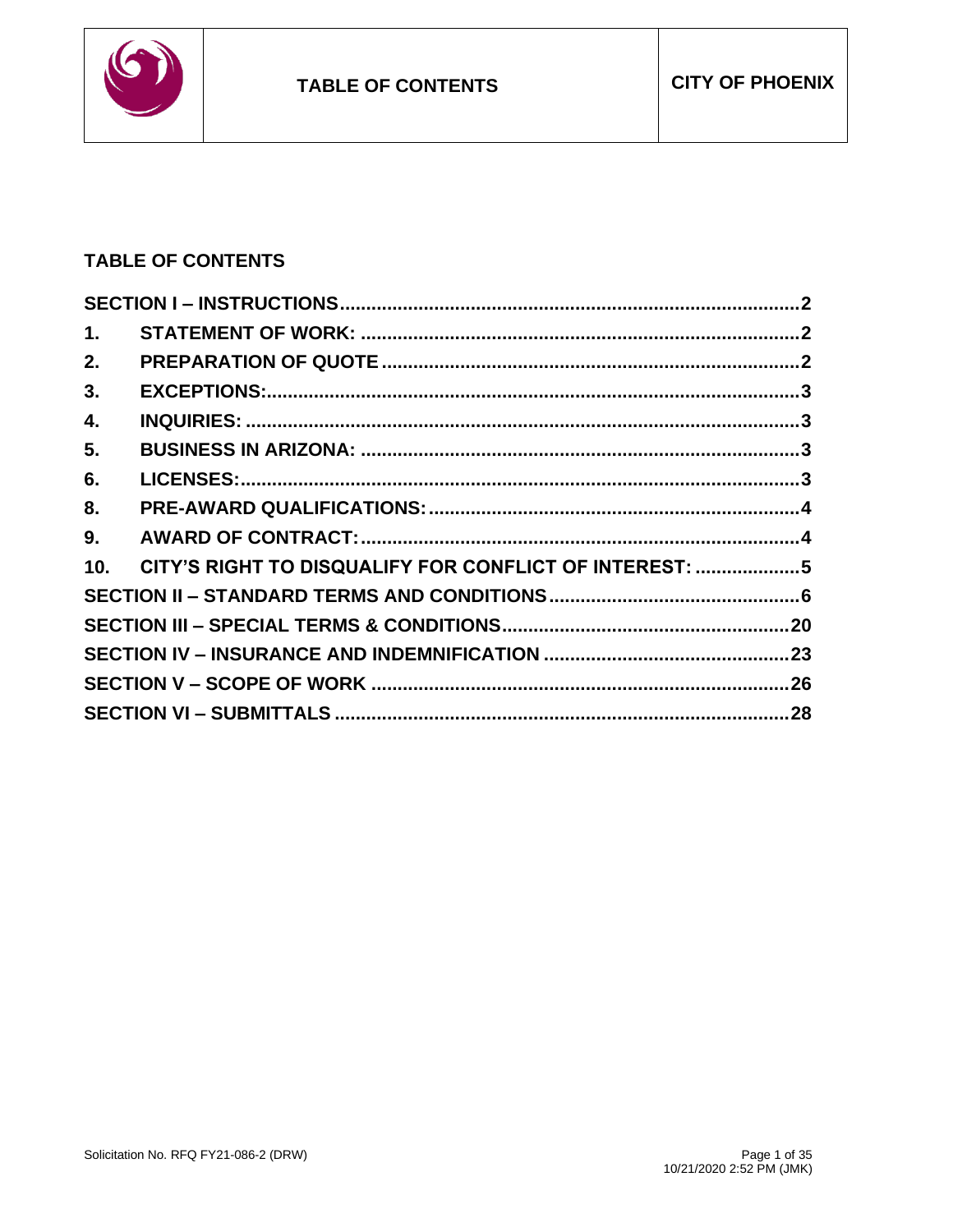

### <span id="page-2-0"></span>**SECTION I – INSTRUCTIONS**

### <span id="page-2-1"></span>**1. STATEMENT OF WORK:**

- The City of Phoenix invites Quotes for Developing Reports in Elite Emphasys **1.1.** commencing on or about November 10<sup>th</sup>, 2020, in accordance with the specifications and provisions contained in this Agreement.
- **1.2.** Notwithstanding the foregoing, this Agreement will terminate upon the earliest occurrence of any of the following:
	- Completion and acceptance of the work
	- The City's request to terminate in writing.

# <span id="page-2-2"></span>**2. PREPARATION OF QUOTE:**

- **2.1.** All forms provided in Submittal Section must be completed and submitted with the Quote.
- **2.2.** It is permissible to copy Submittal forms if necessary. Erasures, interlineations, or other modifications of the Quote must be initialed in original ink by the authorized person signing the Quote. No Quote will be altered, amended or withdrawn after the specified Quote due date and time. The City is not responsible for Vendors errors or omissions.
- **2.3.** All time periods stated as a number of days will be calendar days.
- **2.4.** It is the responsibility of all Vendors to examine the entire document and seek clarification of any requirement that may not be clear and to check all responses for accuracy before submitting a Quote. Negligence in preparing a Quote confers no right of withdrawal after due date and time. Vendors are strongly encouraged to:
	- 2.4.1. Consider applicable laws and/or economic conditions that may affect cost, progress, performance, or furnishing of the products or services.
	- 2.4.2. Study and carefully correlate Vendors knowledge and observations with the Agreement and other related data.
	- 2.4.3. Promptly notify the City of all conflicts, errors, ambiguities, or discrepancies that Vendor has discovered in or between the Agreement and other related documents.
	- 2.4.4. Vendors are reminded that the specifications stated in the Agreement are the minimum level required and that Quotes submitted must be for products or services that meet or exceed the minimum level of all features specifically listed in this Agreement. Quotes with less than any minimum specifications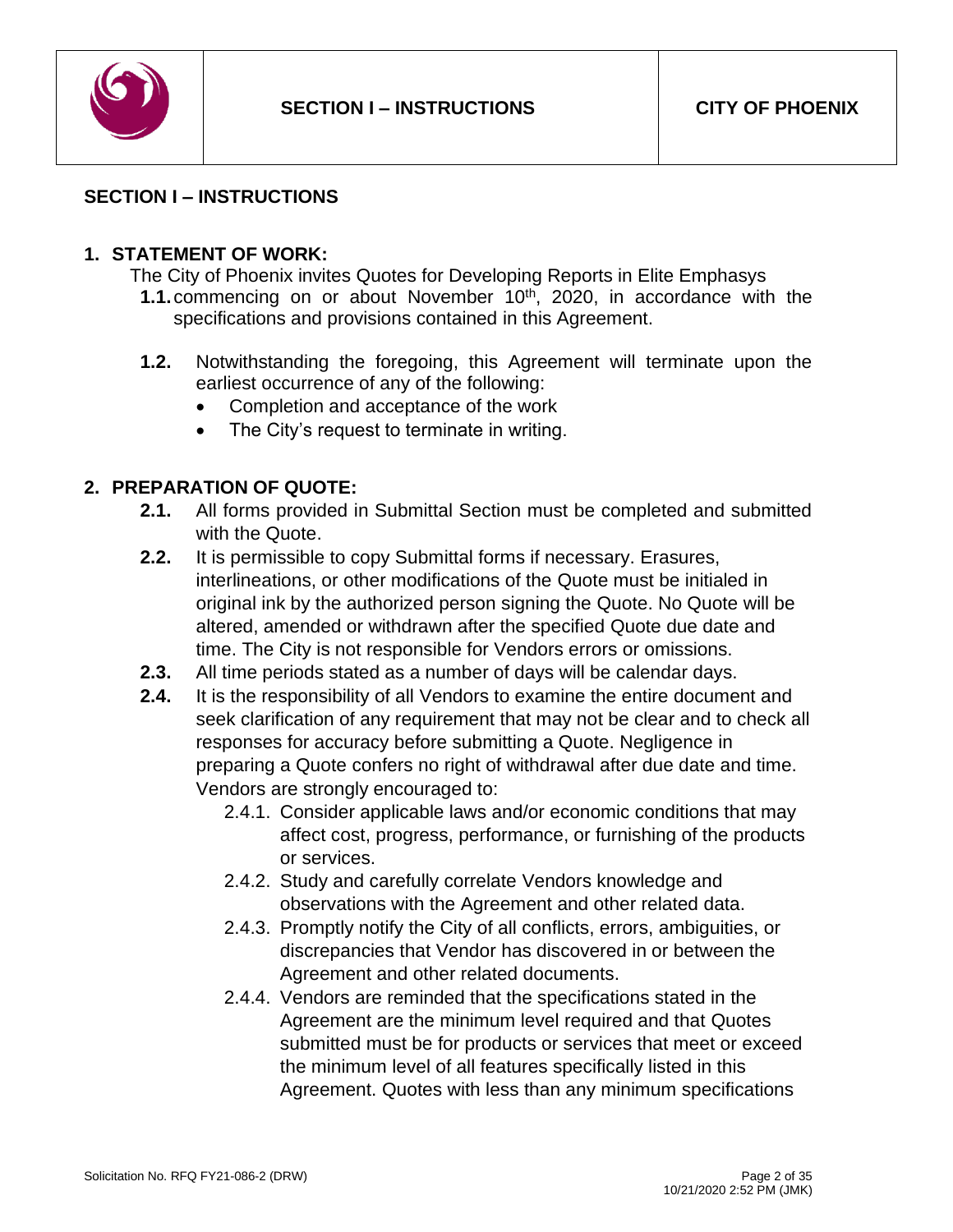

or criteria specified are not responsive and should not be submitted.

2.4.5. Prices will be submitted on a per unit basis by line item, when applicable. In the event of a disparity between the unit price and extended price, the unit price will prevail unless obviously in error.

# <span id="page-3-0"></span>**3. EXCEPTIONS:**

Vendor must not take any exceptions to any terms, conditions or material requirements of this agreement. Quotes submitted with exceptions will be deemed non-responsive and disqualified from further consideration. Vendors must conform to all of the requirements specified in the agreement. The City encourages Vendors to send inquiries to the procurement officer rather than including exceptions in their Quote.

# <span id="page-3-1"></span>**4. INQUIRIES:**

All questions that arise relating to this agreement should be directed via email to the Procurement Officer at david.wisniewski@phoenix.gov.

No informal contact initiated by Vendors on the proposed service will be allowed with members of City's staff from date of distribution of this agreement until after the closing date and time for the submission of quotes. All questions concerning or issues related to this agreement must be presented **in writing**.

# <span id="page-3-2"></span>**5. BUSINESS IN ARIZONA:**

The City will not enter into contracts with foreign corporations not granted authority to transact business, or not in good standing in the state of Arizona, with the Arizona Corporation Commission**.**

# <span id="page-3-3"></span>**6. LICENSES:**

If required by law for the operation of the business or work related to this Quote, Vendor must possess all valid certifications and/or licenses as required by federal, state or local laws at the time of submittal.

# **7. CERTIFICATION:**

By signature in the Offer and Acceptance page, Vendor certifies:

- The submission of the Quote did not involve collusion or other anticompetitive practices.
- The Vendor must not discriminate against any employee, or applicant for employment in violation of Federal or State Law.
- The Vendor has not given, offered to give, nor intends to give at any time hereafter, any economic opportunity, future employment, gift, loan, gratuity,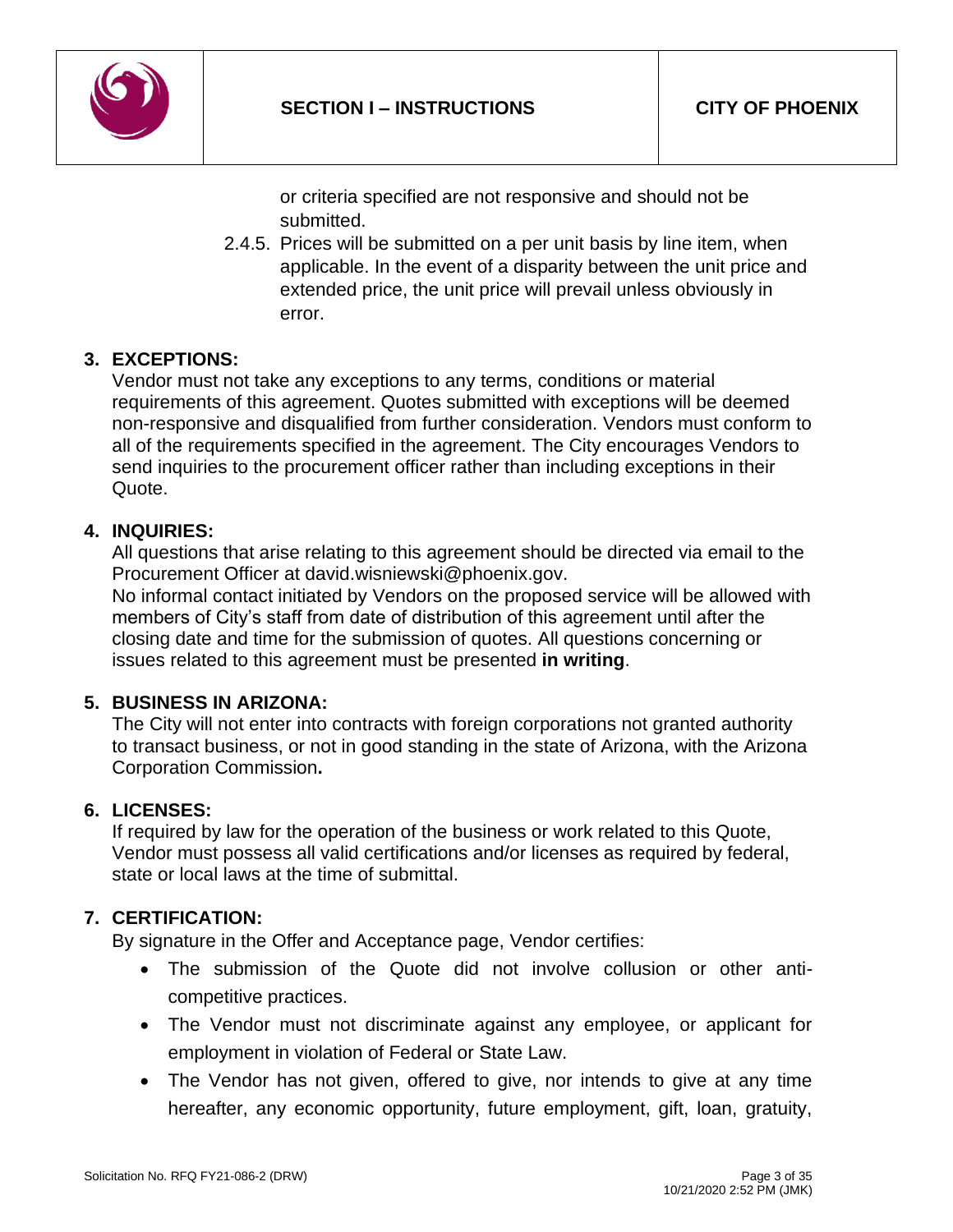

special discount, trip, favor, or service to a public servant in connection with the submitted Quote.

#### <span id="page-4-0"></span>**8.1. PRE-AWARD QUALIFICATIONS: Vendor must have been in operation a minimum of three years. (This information must be provided in the Submittal section, Years in Business and Customer Reference Listing of this agreement.)**

**8.2.** Upon notification of an award, the Vendor will have 7 (seven) calendar days to submit a complete certificate of insurance in the minimum amounts and the coverages as required in the Insurance Requirements of this agreement. Insurance requirements are non-negotiable.

### <span id="page-4-1"></span>**9. AWARD OF CONTRACT:**

Unless otherwise indicated, award(s) will be made to the lowest quotes, and vendor(s) who have demonstrated the ability to perform the required service in an acceptable manner.

Factors that may be considered by the City include:

- **9.1.** Technical capability of the Vendor to accomplish the scope of work required in the Agreement. This includes performance history on past and current government or industrial contracts; and,
- **9.2.** Demonstrated availability of the necessary manpower (both supervisory and operational personnel) and necessary equipment to accomplish the scope of work in the Agreement; and,
- **9.3.** Safety record; and,
- **9.4.** Vendor history of performance and termination for convenience or cause.

Notwithstanding any other provision of this Agreement, the City reserves the right to: (1) waive any immaterial defect or informality; or (2) reject any or all quotes or portions thereof.

A response to a request for a quote is a Quote to contract with the City based upon the terms, conditions, and specifications contained in the City's agreement. Quotes do not become contracts until they are executed by the Deputy Finance Director or Department Director. All of the terms, conditions and specifications of the procurement contract are contained in the agreement, and in any addendum or amendment.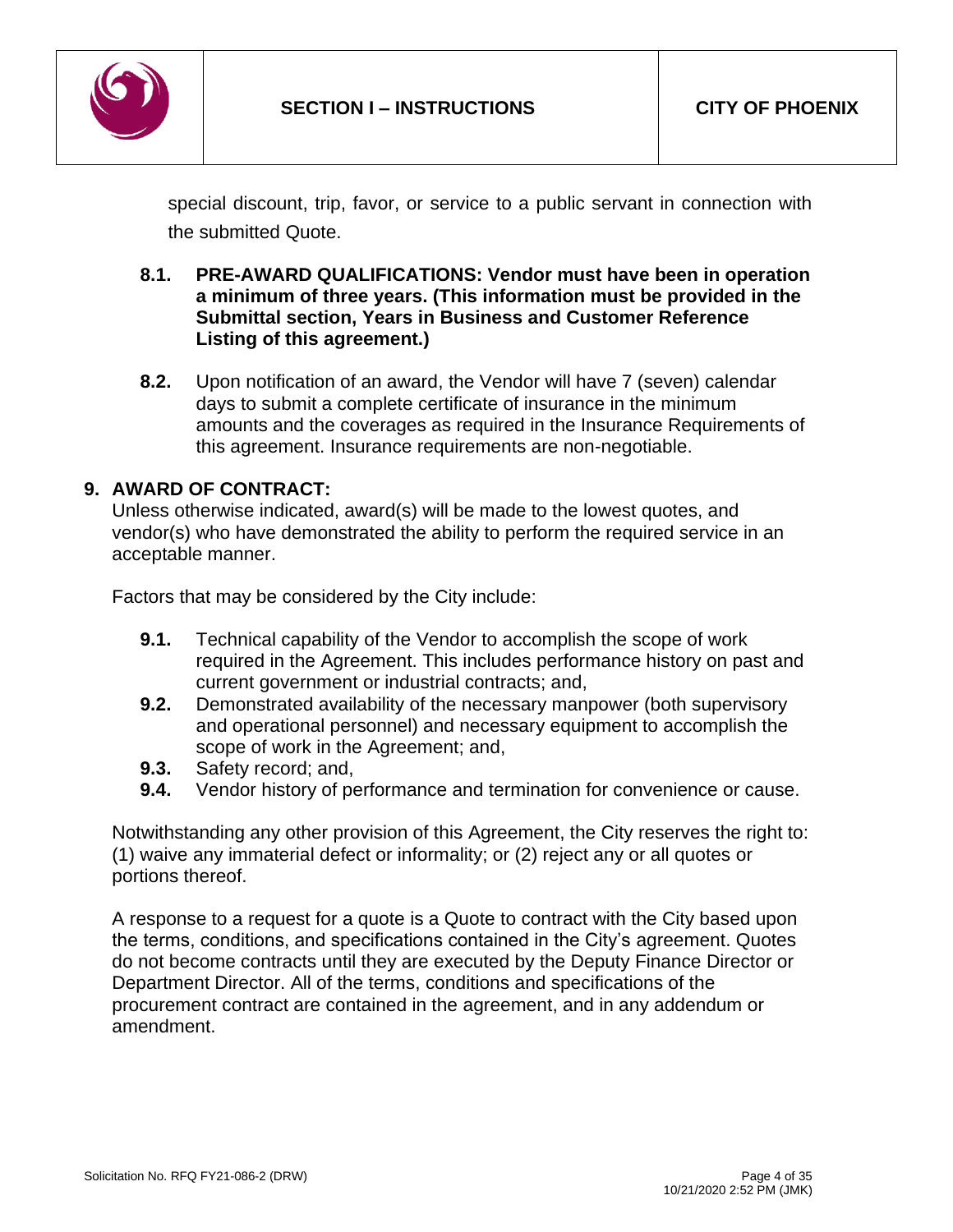

# <span id="page-5-0"></span>**10.CITY'S RIGHT TO DISQUALIFY FOR CONFLICT OF INTEREST:**

The City reserves the right to disqualify any Vendor on the basis of any real or apparent conflict of interest that is disclosed by the Quote submitted or any other data available to the City. This disqualification is at the sole discretion of the City. Any Vendor submitting a Quote herein waives any right to object now or at any future time, before anybody or agency, including but not limited to, the City Council of the City of Phoenix or any court.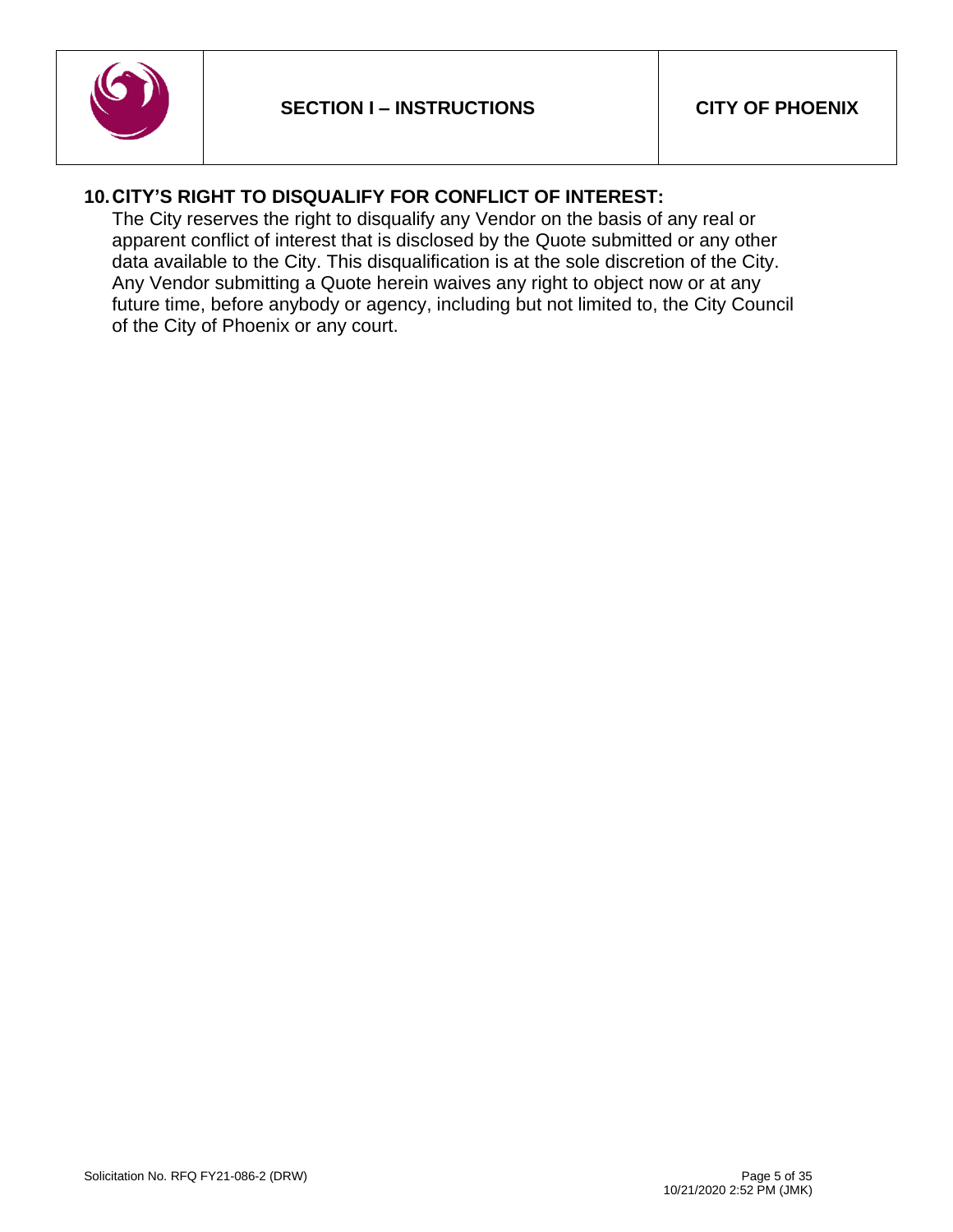

#### <span id="page-6-0"></span>**SECTION II – STANDARD TERMS AND CONDITIONS**

#### **1. DEFINITION OF KEY WORDS USED IN THE SOLICITATION:**

**Shall, Will, Must:** Indicates a mandatory requirement. Failure to meet these mandatory requirements may result in the rejection of Offer as non-responsive. **Should:** Indicates something that is recommended but not mandatory. If the Contractor fails to provide recommended information, the City may, at its sole option, ask the Contractor to provide the information or evaluate the offer without the information. **May:** Indicates something that is not mandatory but permissible. For purposes of this solicitation, the following definitions will apply: "A.R.S." Arizona Revised Statute "Buyer" or "Procurement Officer" City of Phoenix staff person responsible for the solicitation. The City employee or employees who have specifically been designated to act as a contact person or persons to the Contractor, and responsible for monitoring and overseeing the Contractor's performance under this contract. "City" The City of Phoenix "Contractor" The individual, partnership, or corporation who, as a result of the competitive process, is awarded a contract by the City of Phoenix. "Contract" or "Agreement" The legal agreement executed between the City of Phoenix, AZ and the Contractor. "Days" Means calendar days unless otherwise specified. "Deputy Finance Director" The contracting authority for the City of Phoenix, AZ, authorized to sign contracts and amendments thereto on behalf of the City of Phoenix, AZ.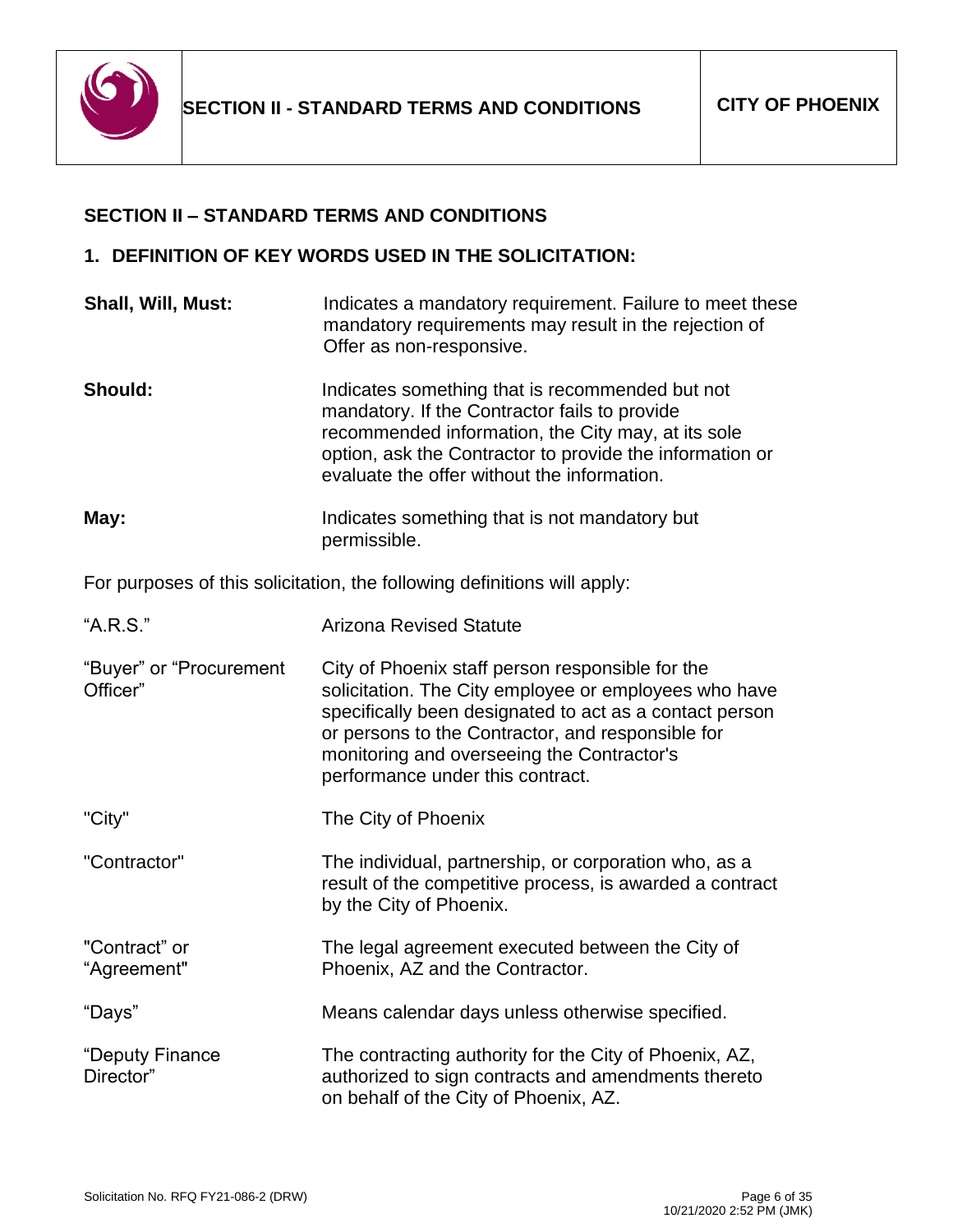

| "Employer"         | Any individual or type of organization that transacts<br>business in this state, that has a license issued by an<br>agency in this state and employs one or more<br>employees in this state. Employer includes this state,<br>any political subdivision of this state and self-employed<br>persons. In the case of an independent contractor,<br>employer means the independent contractor and does<br>not mean the person or organization that uses contract<br>labor. (A.R.S. 23-211). |
|--------------------|------------------------------------------------------------------------------------------------------------------------------------------------------------------------------------------------------------------------------------------------------------------------------------------------------------------------------------------------------------------------------------------------------------------------------------------------------------------------------------------|
| "Offer"            | Means a response from a supplier, contractor or<br>service provider to a solicitation request that, if<br>awarded, binds the supplier, contractor or service<br>provider to perform in accordance with the contract.<br>Same as bid, proposal, quotation or tender.                                                                                                                                                                                                                      |
| "Offeror"          | Any Vendor, Seller or Supplier submitting a competitive<br>offer in response to a solicitation from the City. Same<br>as Bidder or Proposer.                                                                                                                                                                                                                                                                                                                                             |
| "Solicitation"     | Means an Invitation for Bid (IFB), Request for Proposal<br>(RFP), Request for Quotations (RFQ), Request for<br>Qualifications (RFQu) and request for sealed bids, or<br>any other type of formal procurement which the City<br>makes public through advertising, mailings, or some<br>other method of communication. It is the process by<br>which the City seeks information, proposals, bids or<br>quotes from suppliers.                                                              |
| "Suppliers"        | Firms, entities or individuals furnishing goods or<br>services to the City.                                                                                                                                                                                                                                                                                                                                                                                                              |
| "Vendor or Seller" | A seller of goods or services.                                                                                                                                                                                                                                                                                                                                                                                                                                                           |

# **2. CONTRACT INTERPRETATION:**

**2.1. APPLICABLE LAW:** This Contract will be governed by the law of the State of Arizona, and suits pertaining to this Contract will be brought only in Federal or State courts in Maricopa County, State of Arizona.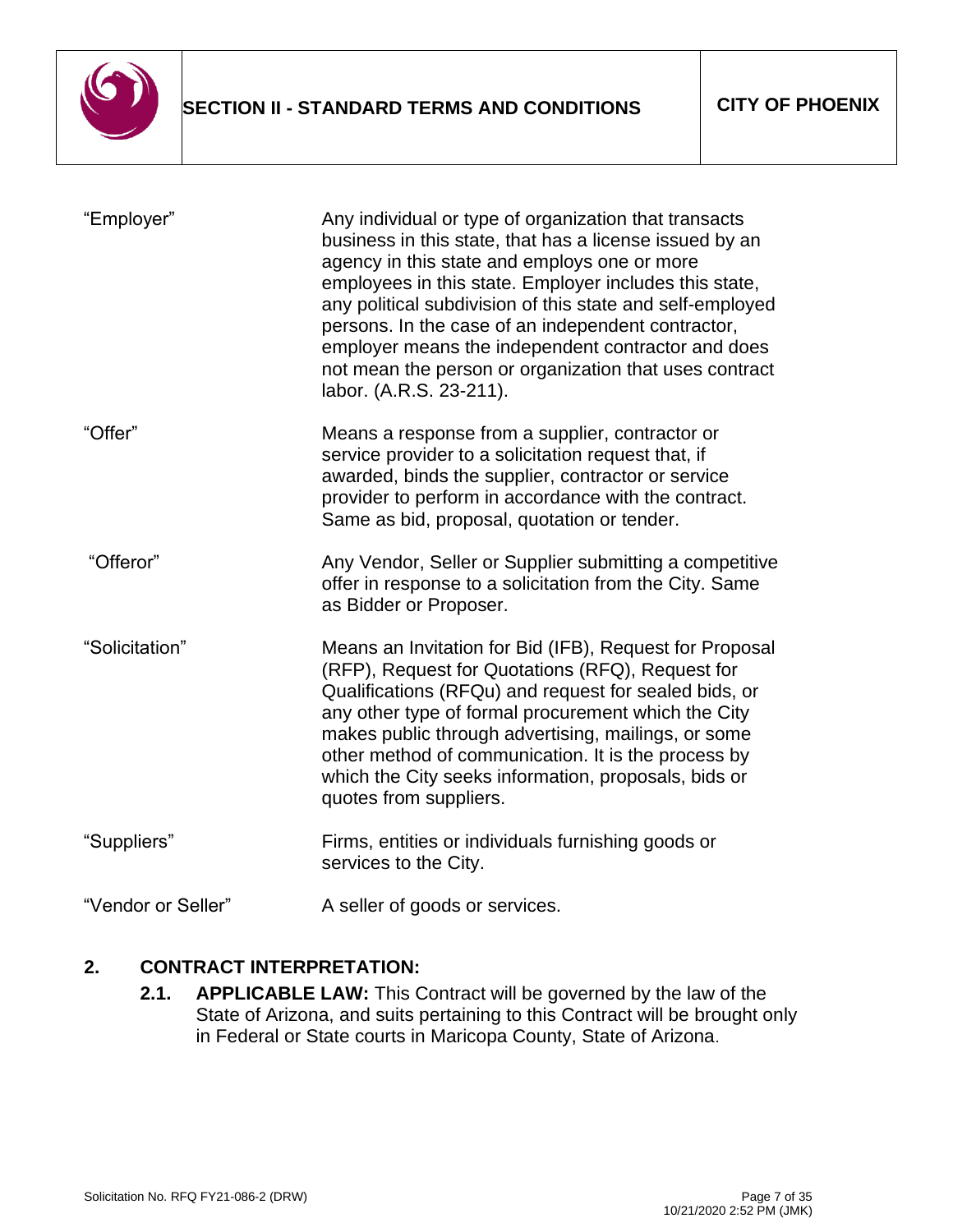

- **2.2. CONTRACT ORDER OF PRECEDENCE:** In the event of a conflict in the provisions of the Contract, as accepted by the City and as they may be amended, the following will prevail in the order set forth below:
	- 2.2.1. Special terms and conditions
	- 2.2.2. Standard terms and conditions
	- 2.2.3. Amendments
	- 2.2.4. Statement or scope of work
	- 2.2.5. Specifications
	- 2.2.6. Attachments
	- 2.2.7. Exhibits
	- 2.2.8. Instructions to Contractors
	- 2.2.9. Other documents referenced or included in the Solicitation
- **2.3. ORGANIZATION – EMPLOYMENT DISCLAIMER:** The Agreement resulting hereunder is not intended to constitute, create, give rise to or otherwise recognize a joint venture agreement or relationship, partnership or formal business organization of any kind, and the rights and obligations of the parties will be only those expressly set forth in the agreement. The parties agree that no persons supplied by the Contractor in the performance of Contractor's obligations under the agreement are considered to be City's employees and that no rights of City civil service, retirement or personnel rules accrue to such persons. The Contractor will have total responsibility for all salaries, wage bonuses, retirement, withholdings, workmen's compensation, occupational disease compensation, unemployment compensation, other employee benefits and all taxes and premiums appurtenant thereto concerning such persons, and will save and hold the City harmless with respect thereto.
- **2.4. SEVERABILITY:** The provisions of this Contract are severable to the extent that any provision or application held to be invalid will not affect any other provision or application of the contract which may remain in effect without the invalid provision or application.
- **2.5. NON-WAIVER OF LIABILITY:** The City of Phoenix as a public entity supported by tax monies, in execution of its public trust, cannot agree to waive any lawful or legitimate right to recover monies lawfully due it. Therefore, any Contractor agrees that it will not insist upon or demand any statement whereby the City agrees to limit in advance or waive any right the City might have to recover actual lawful damages in any court of law under applicable Arizona law.
- **2.6. PAROL EVIDENCE:** This Agreement is intended by the parties as a final expression of their agreement and is intended also as a complete and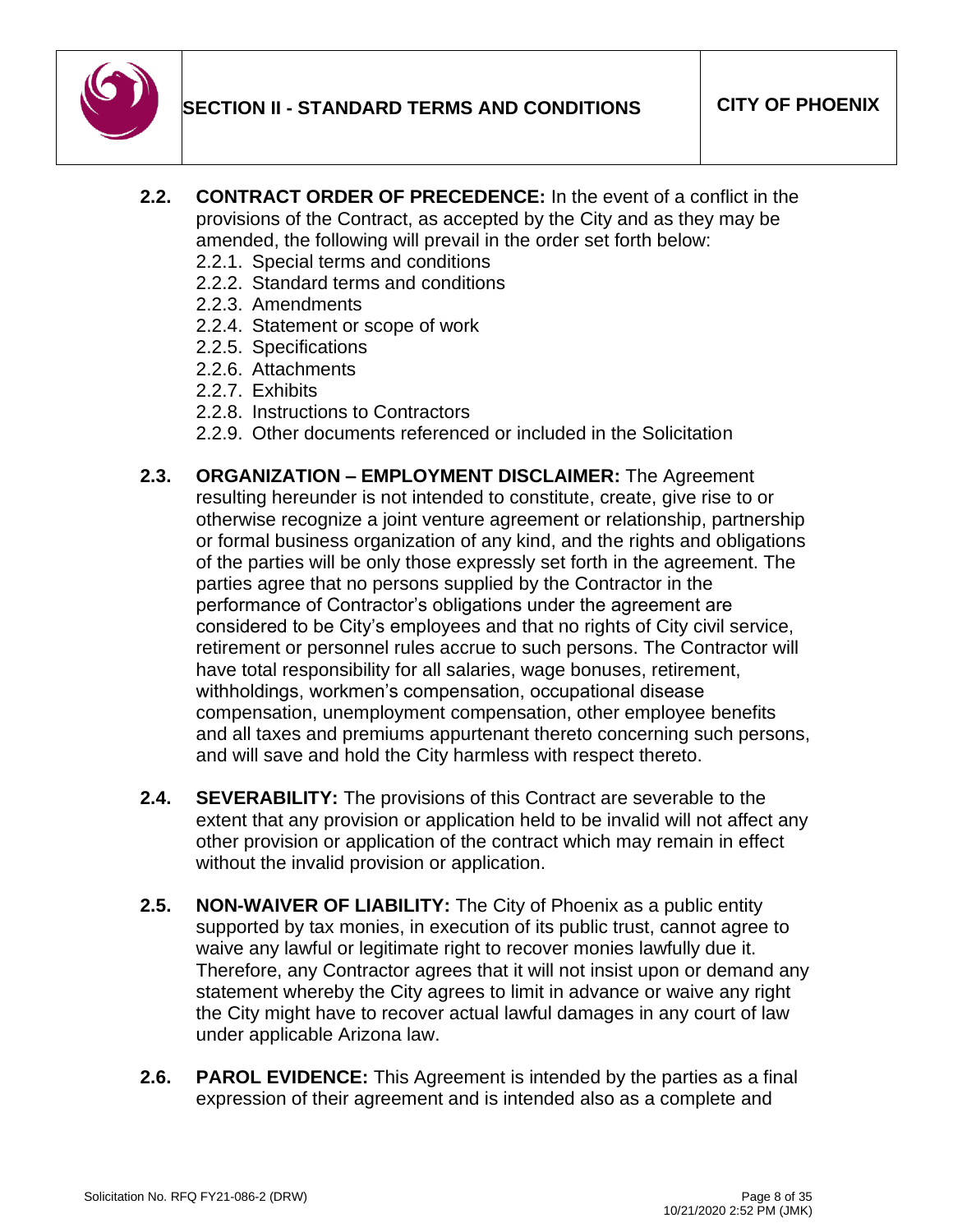

exclusive statement of the terms of this agreement. No course of prior dealings between the parties and no usage in the trade will be relevant to supplement or explain any term used in this Contract. Acceptance or acquiescence in a course of performance rendered under this contract will not be relevant to determine the meaning of this Contract even though the accepting or acquiescing party has knowledge of the nature of the performance and opportunity to object.

# **3. CONTRACT ADMINISTRATION AND OPERATION:**

- **3.1. RECORDS:** All books, accounts, reports, files and other records relating to the contract will be subject at all reasonable times to inspection and audit by the City for five years after completion of the contract. Such records will be produced at a City of Phoenix office as designated by the City. Confidentiality will be maintained, and City will not violate any proprietary or other confidentiality agreements vendor has in place.
- **3.2. DISCRIMINATION PROHIBITED:** Contractor agrees to abide by the provisions of the Phoenix City Code Chapter 18, Article V as amended.

Any contractor, in performing under this contract, will not discriminate against any worker, employee or applicant, or any member of the public, because of race, color, religion, sex, national origin, age or disability nor otherwise commit an unfair employment practice. The supplier and/or lessee will take action to ensure that applicants are employed, and employees are dealt with during employment without regard to their race, color, religion, sex, or national origin, age or disability and adhere to a policy to pay equal compensation to men and women who perform jobs that require substantially equal skill, effort and responsibility, and that are performed within the same establishment under similar working conditions. Such action will include but not be limited to the following: Employment, promotion, demotion or transfer, recruitment or recruitment advertising, layoff or termination; rates of pay or other forms of compensation; and selection for training; including apprenticeship. The supplier further agrees that this clause will be incorporated in all subcontracts with all labor organizations furnishing skilled, unskilled and union labor, or who may perform any such labor or services in connection with this contract. Contractor further agrees that this clause will be incorporated in all subcontracts, job-contractor agreements or subleases of this agreement entered into by supplier/lessee.

**3.3. EQUAL EMPLOYMENT OPPORTUNITY AND PAY:** In order to do business with the City, Contractor must comply with Phoenix City Code, 1969, Chapter 18, Article V, as amended, Equal Employment Opportunity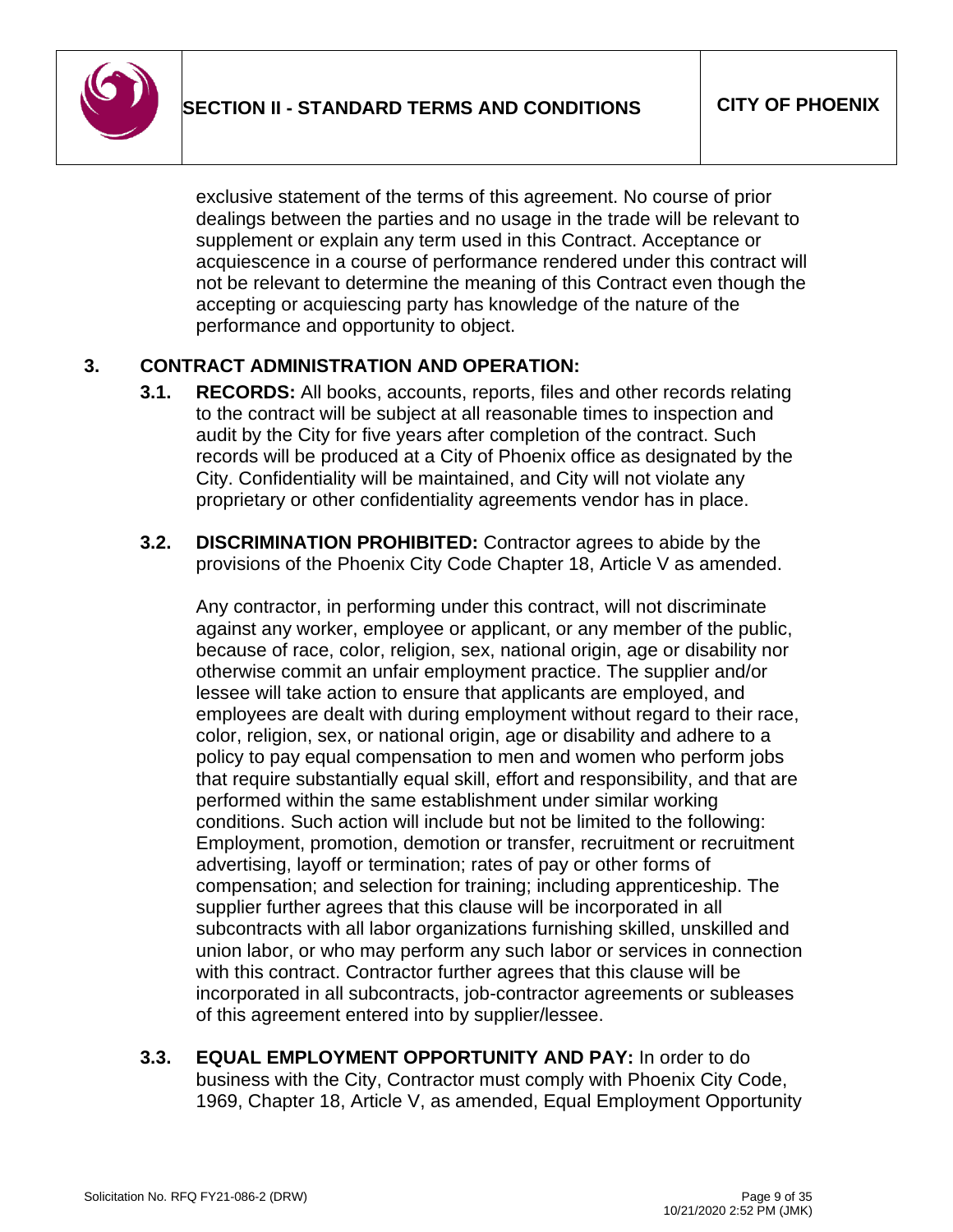

Requirements. Contractor will direct any questions in regard to these requirements to the Equal Opportunity Department, (602) 262-6790.

**For a Contractor with** *35 employees or fewer:* Contractor in performing under this Agreement shall not discriminate against any worker, employee or applicant, or any member of the public, because of race, color, religion, sex, national origin, age, or disability, nor otherwise commit an unfair employment practice. The Contractor will ensure that applicants are employed, and employees are dealt with during employment without regard to their race, color, religion, sex, national origin, age, or disability. Such action shall include but not be limited to the following: employment, promotion, demotion or transfer, recruitment or recruitment advertising, layoff or termination; rates of pay or other forms of compensation; and selection for training; including apprenticeship. The Contractor further agrees that this clause will be incorporated in all subcontracts related to this Agreement that involve furnishing skilled, unskilled and union labor, or who may perform any such labor or services in connection with this Agreement. Contractor further agrees that this clause will be incorporated in all subcontracts, Contractor agreements or subleases of this agreement entered into by supplier/lessee.

**For a Contractor with** *more than 35 employees:* Contractor in performing under this Agreement shall not discriminate against any worker, employee or applicant, or any member of the public, because of race, color, religion, sex, national origin, age, or disability, nor otherwise commit an unfair employment practice. The Contractor will ensure that applicants are employed, and employees are dealt with during employment without regard to their race, color, religion, sex, national origin, age, or disability, and shall adhere to a policy to pay equal compensation to men and women who perform jobs that require substantially equal skill, effort, and responsibility, and that are performed within the same establishment under similar working conditions. Such action shall include but not be limited to the following: employment, promotion, demotion or transfer, recruitment or recruitment advertising, layoff or termination; rates of pay or other forms of compensation; and selection for training; including apprenticeship. The Contractor further agrees that this clause will be incorporated in all subcontracts with all labor organizations furnishing skilled, unskilled and union labor, or who may perform any such labor or services in connection with this contract. Contractor further agrees that this clause will be incorporated in all subcontracts, Job-Contractor agreements or subleases of this Agreement entered into by supplier/lessee. The Contractor further agrees not to discriminate against any worker, employee or applicant, or any member of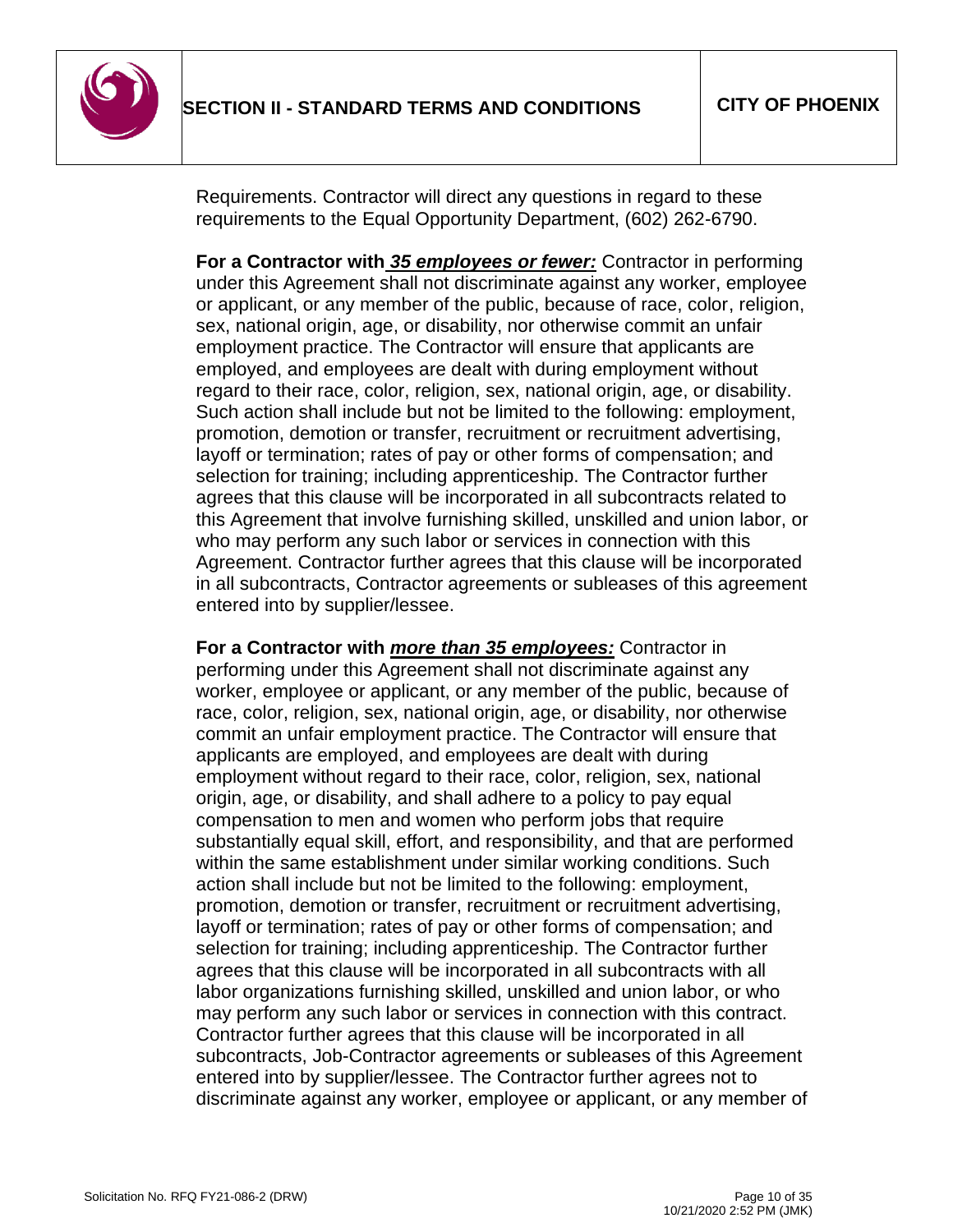

the public, because of sexual orientation or gender identity or expression and shall ensure that applicants are employed, and employees are dealt with during employment without regard to their sexual orientation or gender identity or expression.

3.4.3 Documentation: Suppliers and lessees may be required to provide additional documentation to the Equal Opportunity Department affirming that a nondiscriminatory policy is being utilized.

3.4.4 Monitoring: The Equal Opportunity Department shall monitor the employment policies and practices of suppliers and lessees subject to this article as deemed necessary. The Equal Opportunity Department is authorized to conduct on-site compliance reviews of selected firms, which may include an audit of personnel and payroll records, if necessary.

- **3.4. LEGAL WORKER REQUIREMENTS:** The City of Phoenix is prohibited by A.R.S. § 41-4401 from awarding a contract to any Contractor who fails, or whose subcontractors fail, to comply with A.R.S. § 23-214(A). Therefore, Contractor agrees that:
	- 3.4.1. Contractor and each subcontractor it uses warrants their compliance with all federal immigration laws and regulations that relate to their employees and their compliance with A.R.S. § 23- 214, subsection A.
	- 3.4.2. A breach of a warranty under paragraph 1 will be deemed a material breach of the contract that is subject to penalties up to and including termination of the contract.
	- 3.4.3. The City of Phoenix retains the legal right to inspect the papers of any Contractor or subcontractor employee who works on the contract to ensure that the Contractor or subcontractor is complying with the warranty under paragraph 1**.**
- **3.5. HEALTH, ENVIRONMENTAL AND SAFETY REQUIREMENTS**: The Contractor's products, services and facilities will be in full compliance with all applicable Federal, State and local health, environmental and safety laws, regulations, standards, codes and ordinances, regardless of whether or not they are referred to by the City.

At the request of City representatives, the Contractor will provide the City:

3.5.1. Environmental, safety and health regulatory compliance documents (written safety programs, training records, permits, etc.) applicable to services provided by the Contractor in this contract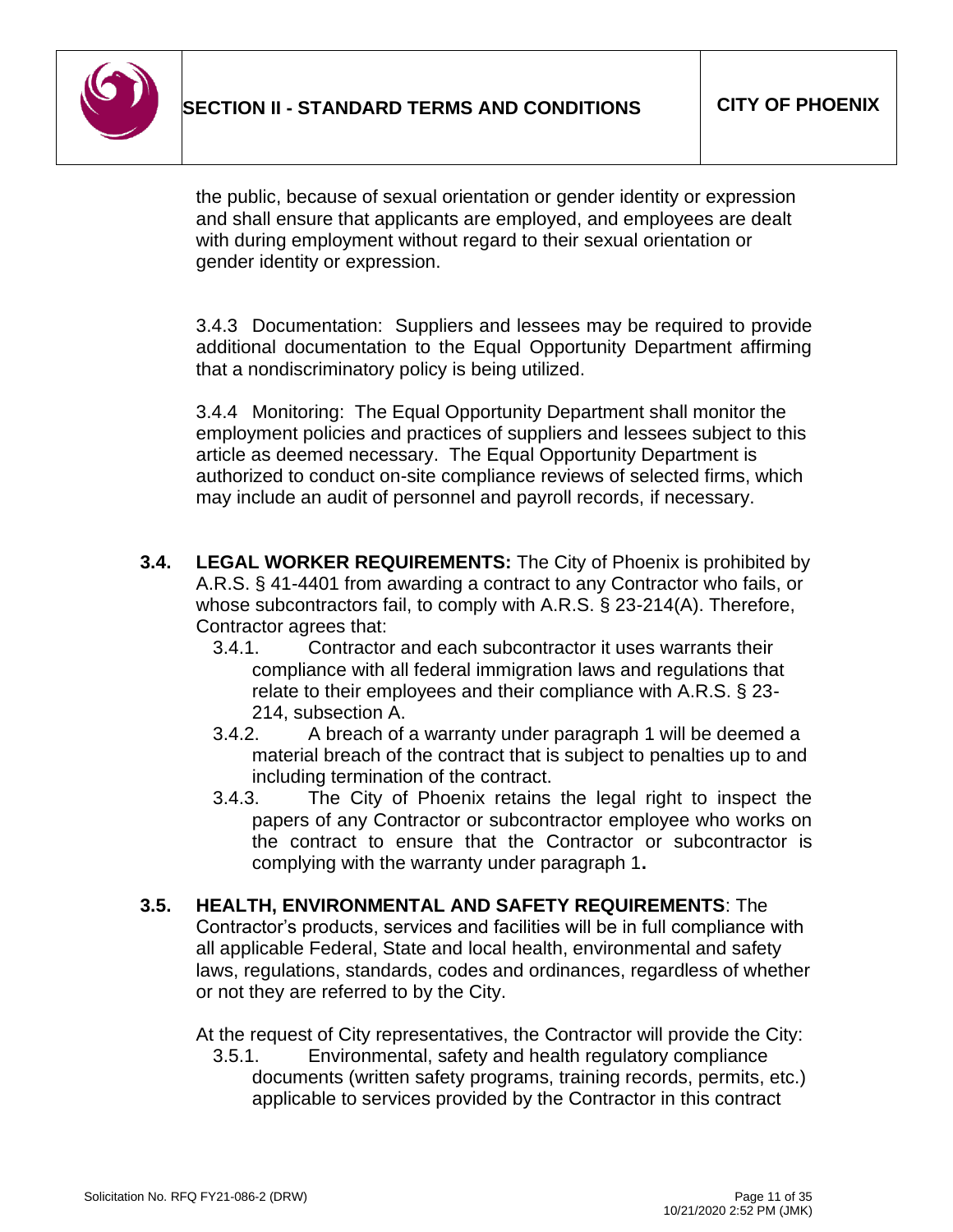

3.5.2. A list of all federal, state, or local (EPA, OSHA, Maricopa County, etc.) citations or notice of violations issued against their firm or their subcontractors including dates, reasons, dispositions and resolutions.

The City will have the right, but not the obligation to inspect the facilities, transportation vehicles or vessels, containers and disposal facilities provided by the Contractor or subcontractor. The City will also have the right to inspect operations conducted by the Contractor or subcontractor in the performance of this agreement. The City further reserves the right to make unannounced inspections of the Contractor's facilities (during normal business hours).

**3.6. COMPLIANCE WITH LAWS**: Contractor agrees to fully observe and comply with all applicable Federal, State and local laws, regulations, standards, codes and ordinances when performing under this Contract regardless of whether they are being referred to by the City. Contractor agrees to permit City inspection of Contractor's business records, including personnel records to verify any such compliance.

Because the contractor will be acting as an independent contractor, the City assumes no responsibility for the Contractor's acts.

- **3.7. LAWFUL PRESENCE REQUIREMENT:** Pursuant to A.R.S. §§ 1-501 and -502, the City of Phoenix is prohibited from awarding a contract to any natural person who cannot establish that he or she is lawfully present in the United States. In order to establish lawful presence, this person must produce qualifying identification and sign a City-provided affidavit affirming that the identification provided is genuine. This requirement will be imposed at the time of contract award. In the event the prevailing responder is unable to satisfy this requirement, the City will offer the award to the next-highest scoring responder. The law does not apply to fictitious entities such as corporations, partnerships and limited liability companies
- **3.8. CONTINUATION DURING DISPUTES:** Contractor agrees that notwithstanding the existence of any dispute between the parties, insofar as is possible, under the terms of the contract, the Contractor will continue to perform the obligations required of Contractor during the continuation of any such dispute unless enjoined or prohibited by an Arizona Court of competent jurisdiction.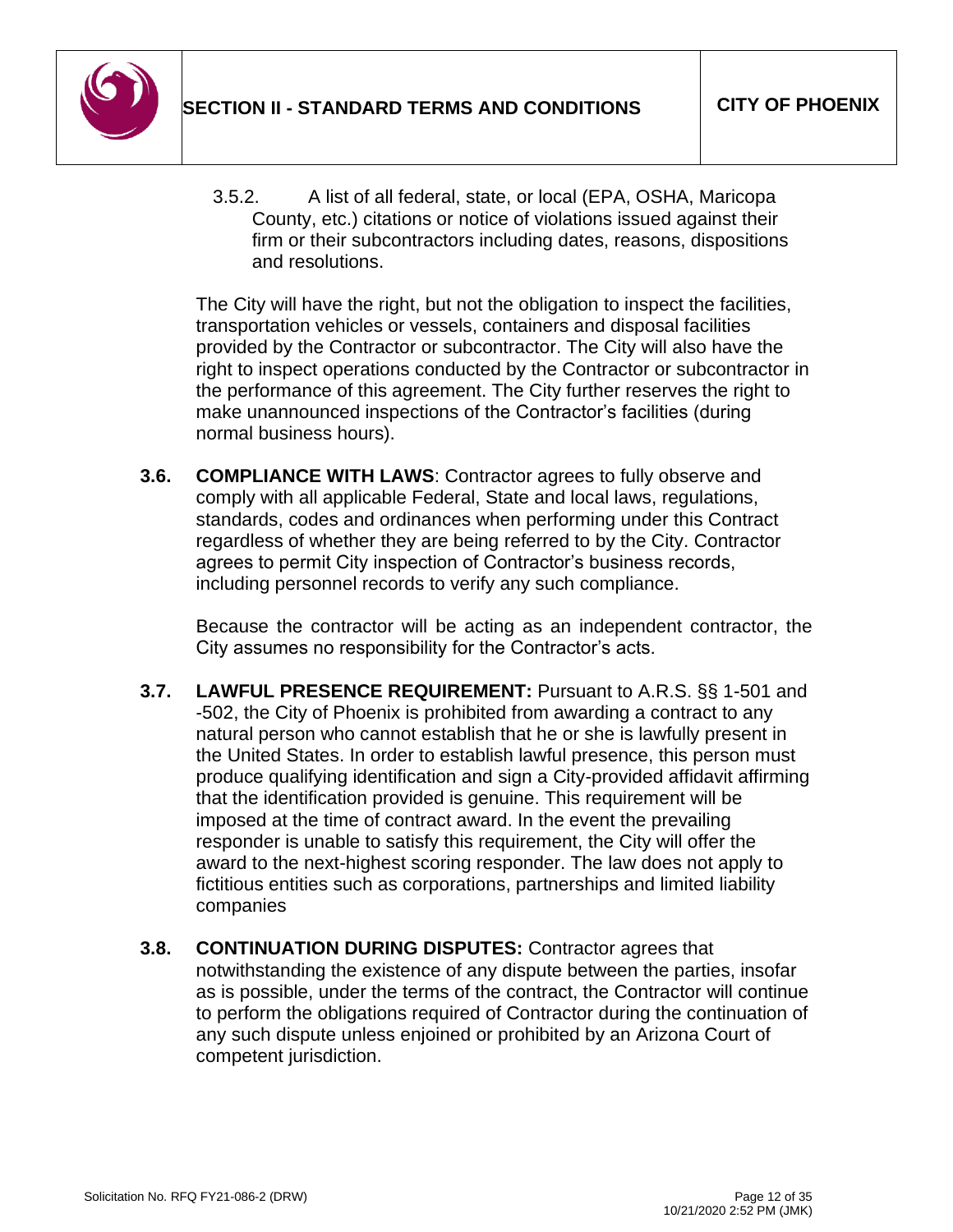

**3.9. EMERGENCY PURCHASES**: The City reserves the right to purchase from other sources those items which are required on an emergency basis and cannot be supplied immediately from stock by the Contractor.

### **4. COSTS AND PAYMENTS:**

- **4.1. GENERAL**: Any prompt payment terms offered must be clearly noted by the Contractor on all invoices submitted to the City for the payment of goods or services received. The City will make every effort to process payment for the purchase of material or services within thirty to forty-five calendar days after receipt of a correct invoice, unless a good faith dispute exists to any obligation to pay all or a portion of the account. Payment terms are specified in the Offer.
- **4.2. PAYMENT DEDUCTION OFFSET PROVISION**: Contractor acknowledges that the City Charter requires that no payment be made to any Contractor as long as there is an outstanding obligation due to the City. Contractor agrees that any obligation it owes to the City will be offset against any payment due to the Contractor from the City.
- **4.3. LATE SUBMISSION OF CLAIM BY CONTRACTOR**: The City will not honor any invoices or claims which are tendered one year after the last item of the account accrued.
- **4.4. DISCOUNTS**: Payment discounts will be computed from the date of receiving acceptable products, materials and/or services or correct invoice, whichever is later to the date payment is mailed.
- **4.5. NO ADVANCE PAYMENTS**: Advance payments are not authorized. Payment will be made only for actual services or commodities that have been received, unless addressed specifically in the Scope of work for subscription services.
- **4.6. FUND APPROPRIATION CONTINGENCY:** The Vendor recognizes that any agreement entered into will commence upon the day first provided and continue in full force and effect until termination in accordance with its provisions. The Vendor and the City herein recognize that the continuation of any contract after the close of any given fiscal year of the City, which ends on June 30th of each year, will be subject to the approval of the budget of the City providing for or covering such contract item as an expenditure therein. The City does not represent that said budget item will be actually adopted, said determination being the determination of the City Council at the time of the adoption of the budget.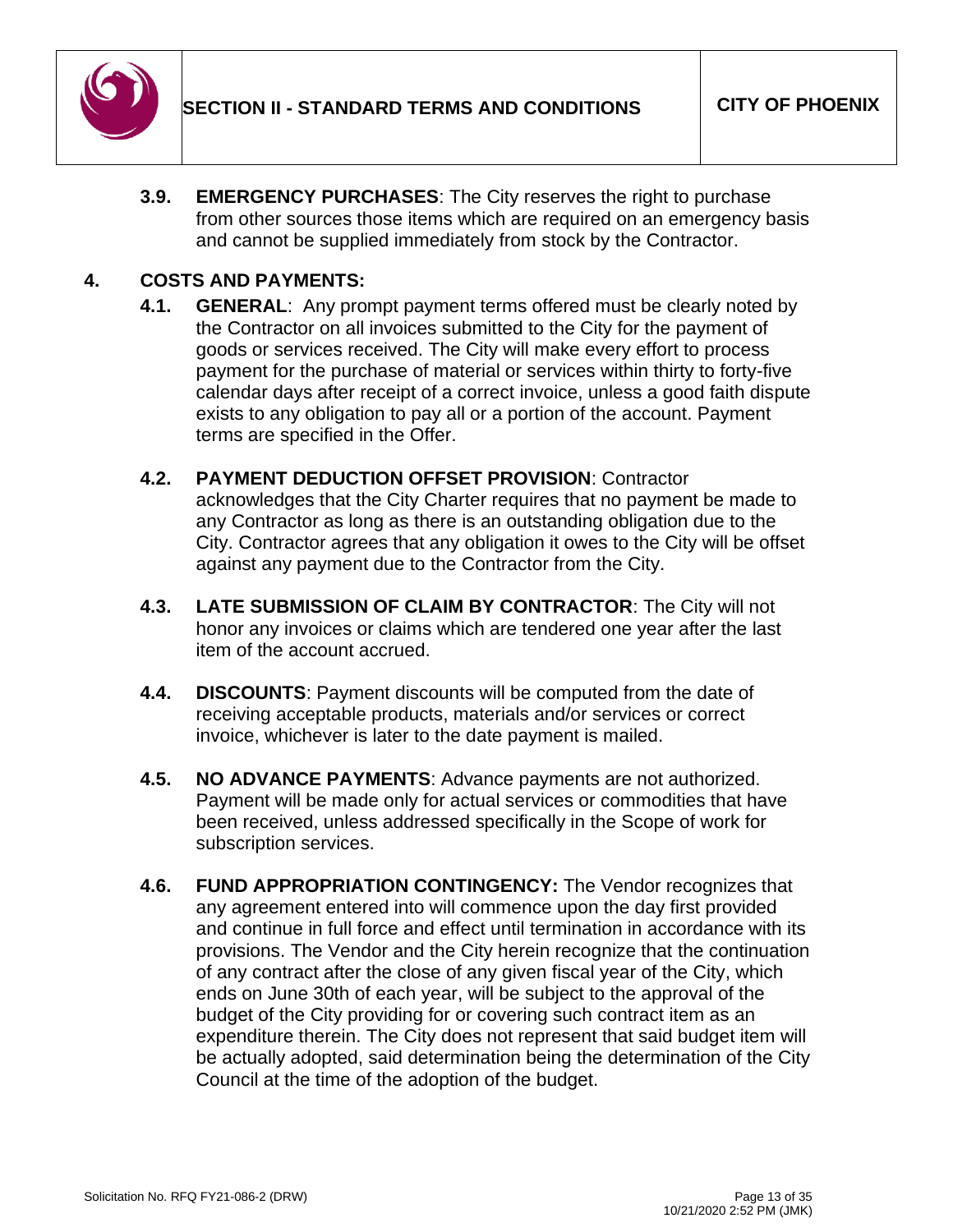

- **4.7. MAXIMUM PRICES:** The City will not be invoiced at prices higher than those stated in any contract resulting from this Offer. Contractor certifies, by signing this Offer that the prices offered are no higher than the lowest price the Contractor charges other buyers for similar quantities under similar conditions, as applicable and shown by quotes for like services and goods. Contractor further agrees that any reductions in the price of the goods or services covered by this Offer and occurring after award will apply to the undelivered balance. The Contractor will promptly notify the City of such price reductions.
- **4.8. F.O.B. POINT**: All prices are to be quoted F.O.B. delivered, unless specified elsewhere in this solicitation.

# **5. CONTRACT CHANGES:**

- **5.1. CONTRACT AMENDMENTS**: Contracts will be modified only by a written contract amendment signed persons duly authorized to enter into contracts on behalf of the Contractor. No verbal agreement or conversation with any officer, agent, or employee of the City either before or after execution of the contract, will affect or modify any of the terms or obligations contained or to be contained in the contract. Any such verbal agreements or conversation shall be considered as unofficial information and in no way binding upon the City or the Contractor. All agreements shall be in writing and contract changes shall be by written amendment signed by both parties.
- **5.2. ASSIGNMENT - DELEGATION**: No right or interest in this contract nor monies due hereunder will be assigned in whole or in part without written permission of the City, and no delegation of any duty of Contractor will be made without prior written permission of the City, which may be withheld for good cause. Any assignment or delegation made in violation of this section will be void.
- **5.3. NON-EXCLUSIVE CONTRACT**: Any contract resulting from this solicitation will be awarded with the understanding and agreement that it is for the sole convenience of the City. The City reserves the right to obtain like goods or services from another source when necessary.

# **6. RISK OF LOSS AND LIABILITY:**

**6.1. TITLE AND RISK OF LOSS**: The title and risk of loss of material or service will not pass to the City until the City actually receives the material or service at the point of delivery; and such loss, injury, or destruction will not release seller from any obligation hereunder.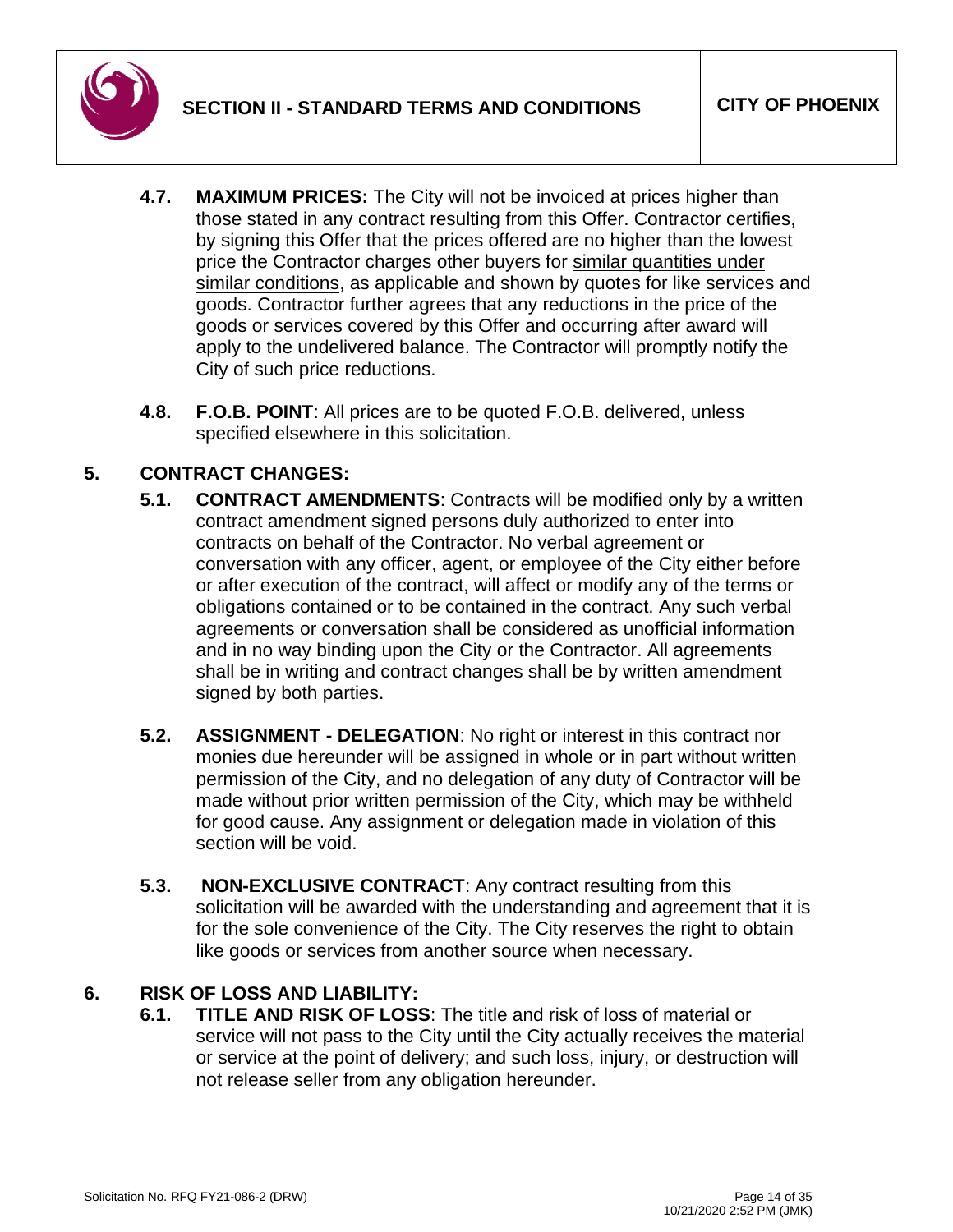

- **6.2. ACCEPTANCE:** All material or service is subject to final inspection and acceptance by the City. Material or service failing to conform to the specifications of this contract will be held at Contractor's risk and may be returned to the Contractor. If so returned, all costs are the responsibility of the Contractor. Noncompliance will conform to the cancellation clause set forth in this document.
- **6.3. FORCE MAJEURE**: Except for payment of sums due, neither party will be liable to the other nor deemed in default under this contract if and to the extent that such party's performance of this contract is prevented by reason of force majeure. The term "force majeure" means an occurrence that is beyond the control of the party affected and occurs without its fault or negligence. Force majeure will not include late performance by a subcontractor unless the delay arises out of a force majeure occurrence in accordance with this force majeure term and condition.

If either party is delayed at any time in the progress of the work by force majeure, the delayed party will notify the other party in writing of such delay, as soon as is practical, of the commencement thereof and will specify the causes of such delay in such notice. Such notice will be handdelivered or mailed certified-return receipt and will make a specific reference to this provision, thereby invoking its provisions. The delayed party will cause such delay to cease as soon as practicable and will notify the other party in writing when it has done so. The time of completion will be extended by contract modification for a period of time equal to the time that results or effects of such delay prevent the delayed party from performing in accordance with this contract.

- **6.4. LOSS OF MATERIALS**: The City does not assume any responsibility, at any time, for the protection of or for loss of materials, from the time that the contract operations have commenced until the final acceptance of the work by the project manager.
- **6.5. CONTRACT PERFORMANCE:** Contractor will furnish all necessary labor, tools, equipment, and supplies to perform the required services at the City facilities designated, unless otherwise specifically addressed in the scope, or elsewhere in this Agreement. The City's authorized representative will decide all questions which may arise as to the quality and acceptability of any work performed under the contract. If, in the opinion of the City's authorized representative, performance becomes unsatisfactory, the City will notify the Contractor.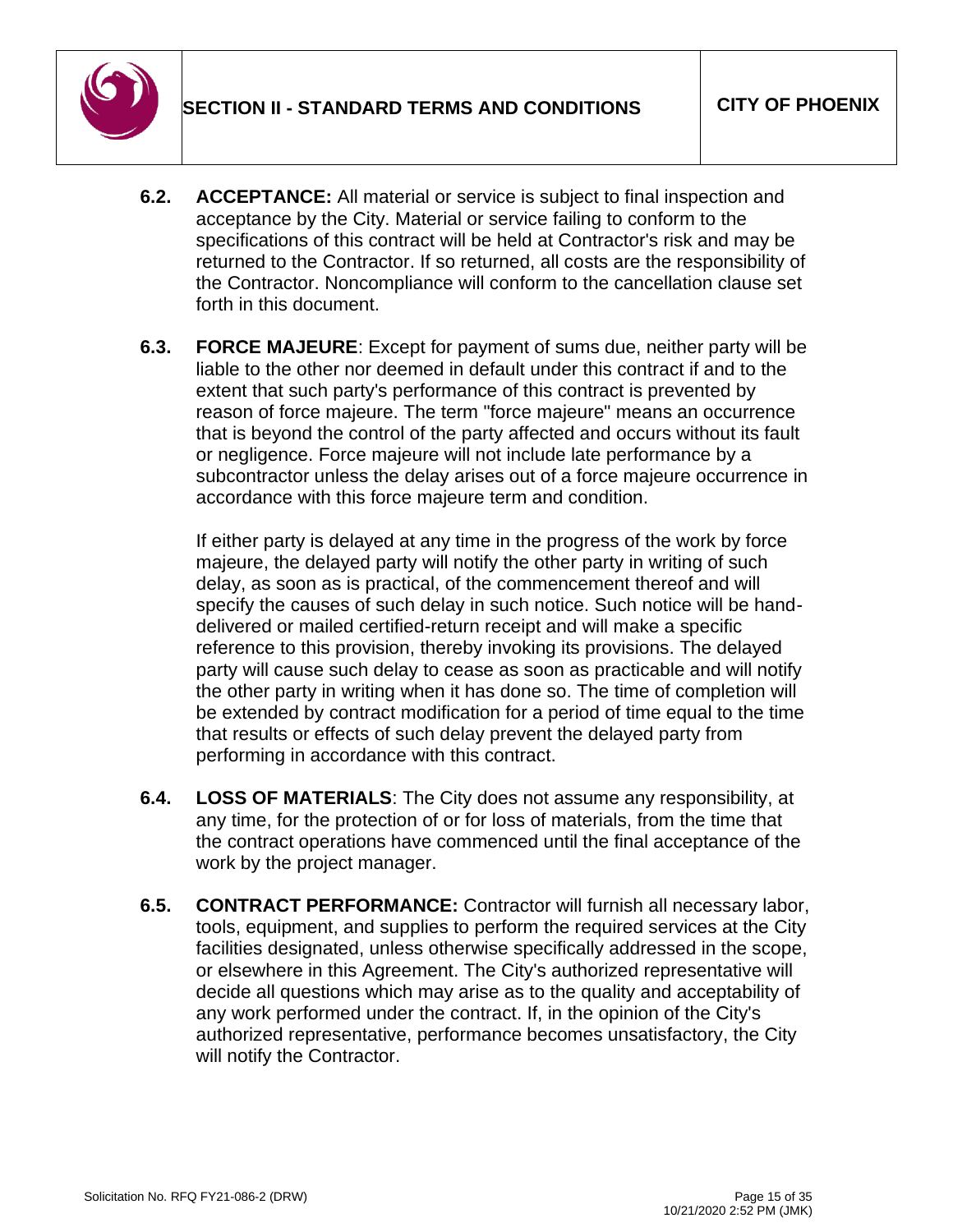

The Contractor will have 30 days from that time to correct any specific instances of unsatisfactory performance, unless a different amount of time is specified in the agreement. In the event the unsatisfactory performance is not corrected within the time specified, the City will have the immediate right to complete the work to its satisfaction and will deduct the cost to cover from any balances due or to become due the Contractor. Repeated incidences of unsatisfactory performance may result in cancellation of the agreement for default.

**6.6. DAMAGE TO CITY PROPERTY**: Contractor will perform all work so that no damage to the building or grounds results. Contractor will repair any damage caused to the satisfaction of the City at no cost to the City.

Contractor will take care to avoid damage to adjacent finished materials that are to remain. If finished materials are damaged, Contractor will repair and finish to match existing material as approved by the City at Contractor's expense.

# **7. CITY'S CONTRACTUAL RIGHTS:**

- **7.1.** Whenever one party to this contract in good faith has reason to question the other party's intent to perform, the former party may demand that the other party give a written assurance of this intent to perform. In the event that a demand is made and no written assurance is given within five days, the demanding party may treat this failure as an anticipatory repudiation of this contract.
- **7.2. NON-EXCLUSIVE REMEDIES:** The rights and remedies of the City under this Contract are non-exclusive.
- **7.3. DEFAULT IN ONE INSTALLMENT TO CONSTITUTE BREACH:** Each installment or lot of the agreement is dependent on every other installment or lot and a delivery of non-conforming goods or a default of any nature under one installment or lot will impair the value of the whole agreement and constitutes a total breach of the agreement as a whole.
- **7.4. ON TIME DELIVERY:** Because the City is providing services which involve health, safety and welfare of the general public, delivery time is of the essence. Delivery must be made in accordance with the delivery schedule promised by the Contractor.
- **7.5. DEFAULT:** In case of default by the Contractor, the City may, by written notice, cancel this contract and repurchase from another source and may recover the excess costs by (1) deduction from an unpaid balance due; (2)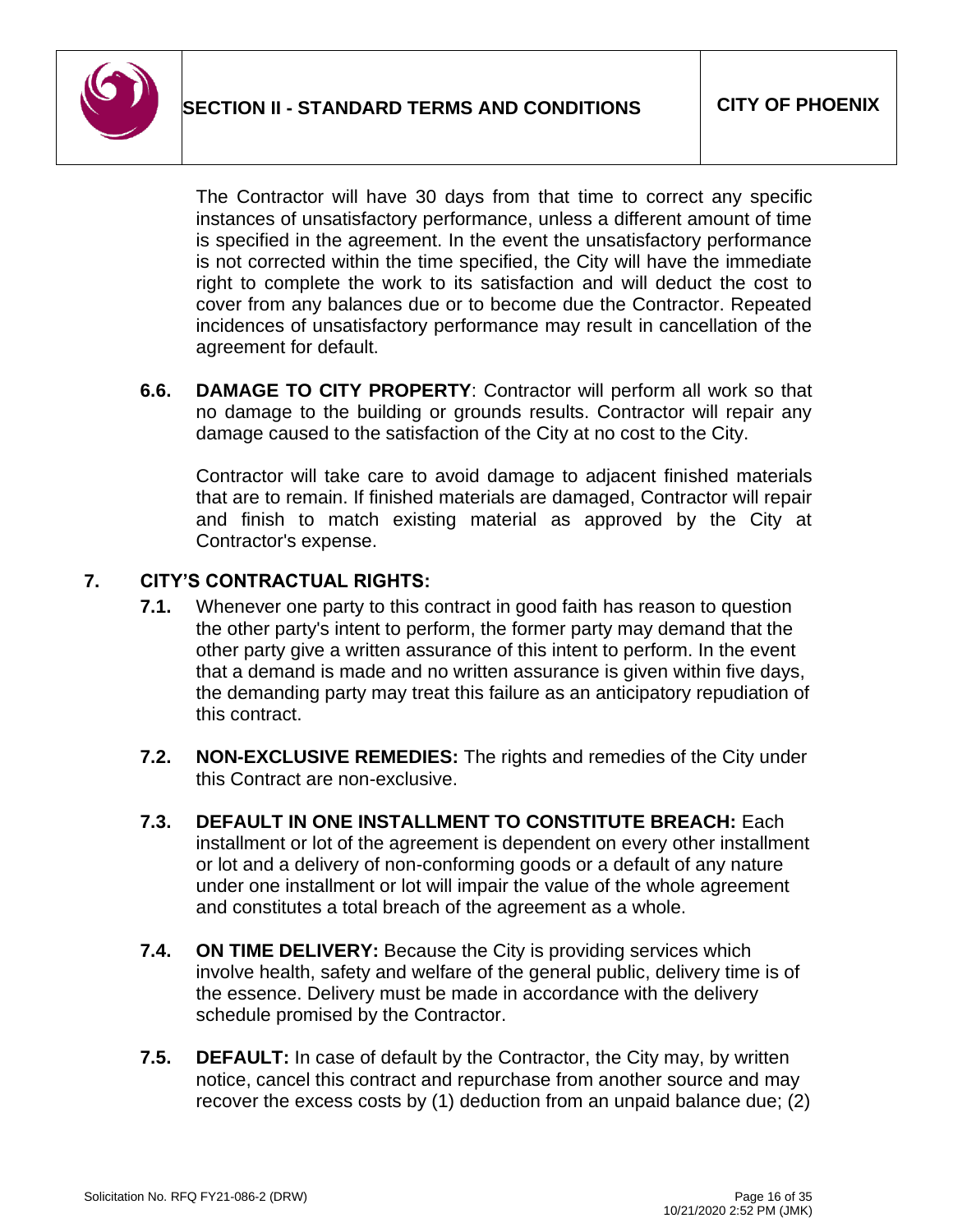

collection against the bid and/or performance bond, or (3) a combination of the aforementioned remedies or other remedies as provided by law.

- **7.6. COVENANT AGAINST CONTINGENT FEES:** Seller warrants that no person or selling agent has been employed or retained to solicit or secure this contract upon an agreement or understanding for a commission, percentage, brokerage, or contingent fee, excepting bona fide employers or bona fide established commercial or selling agencies maintained by the seller for the purpose of securing business. For breach or violation of this warranty, the City will have the right to annul the contract without liability or in its discretion to deduct from the contract price a consideration, or otherwise recover the full amount of such commission, brokerage or contingent fee.
- **7.7. COST JUSTIFICATION:** In the event only one response is received, the City may require that the Contractor submit a cost proposal in sufficient detail for the City to perform a cost/price analysis to determine if the Offer price is fair and reasonable.
- **7.8. WORK PRODUCT, EQUIPMENT AND MATERIALS**: All work product, equipment, or materials created or purchased under this contract belongs to the City and must be delivered to the City at City's request upon termination of this contract. Contractor agrees to assign to City all rights and interests Contractor may have in materials prepared under this contract that are "works for hire" within the meaning of the copyright laws of the United States, including any right to derivative use of the material.

# **8. CONTRACT TERMINATION:**

**8.1. GRATUITIES**: The City may, by written notice to the Contractor, cancel this contract if it is found that gratuities, in the form of entertainment, gifts or otherwise, were offered or given by the Contractor or any agent or representative of the Contractor, to any officer or employee of the City making any determinations with respect to the performing of such contract. In the event this contract is canceled by the City pursuant to this provision, the City will be entitled, in addition to any other rights and remedies, to recover or withhold from the Contractor the amount of the gratuity.

# **8.2. CONDITIONS AND CAUSES FOR TERMINATION**:

8.2.1 This contract may be terminated at any time by mutual written consent, or by the City, with or without cause, upon giving thirty-day written notice to Contractor. The City at its convenience, by written notice, may terminate this contract, in whole or in part. If this contract is terminated, the City will be liable only for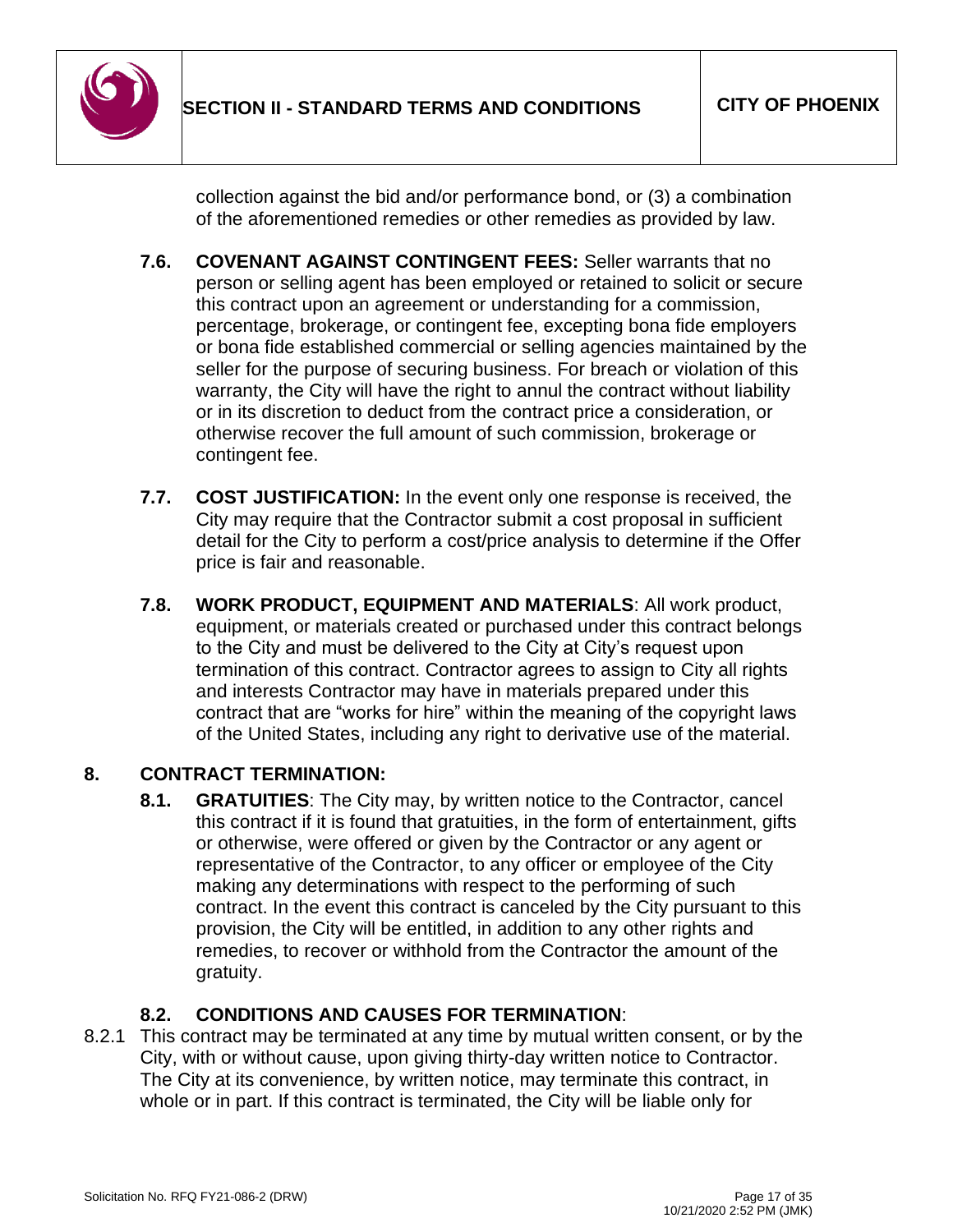

payment under the payment provisions of this contract for services rendered and accepted material received by the City before the effective date of termination. Title to all materials, work-in-process and completed but undeliverable goods, will pass to the City after costs are claimed and allowed. The Seller will submit detailed cost claims in an acceptable manner and will permit the City to examine such books and records as may be necessary in order to verify the reasonableness of any claims.

- 8.2.2 The City reserves the right to cancel the whole or any part of this contract due to failure of Contractor to carry out any term, promise, or condition of the contract. The City will issue a written notice of default to Contractor for acting or failing to act as in any of the following:
	- In the opinion of the City, Contractor provides personnel who do not meet the requirements of the contract;
	- In the opinion of the City, Contractor fails to perform adequately the stipulations, conditions or services/specifications required in this contract;
	- In the opinion of the City, Contractor attempts to impose on the City personnel or materials, products or workmanship, which is of an unacceptable quality.
	- Contractor fails to furnish the required service and/or product within the time stipulated in the contract;
	- In the opinion of the City, Contractor fails to make progress in the performance of the requirements of the contract and/or give the City a positive indication that Contractor will not or cannot perform to the requirements of the contract.
	- **8.3. CONTRACT CANCELLATION:** All parties acknowledge that this contract is subject to cancellation by the City of Phoenix pursuant to the provision of Section 38-511, Arizona Revised Statutes.

# **9. STATE AND LOCAL TRANSACTION PRIVILEGE TAXES:**

In accordance with applicable state and local law, transaction privilege taxes may be applicable to this transaction. The state and local transaction privilege (sales) tax burden and legal liability to remit taxes are on the vendor that is conducting business in Arizona and the City of Phoenix. Any failure by the Contractor to collect applicable taxes from the City will not relieve the Contractor from its obligation to remit taxes. It is the responsibility of the prospective bidder to determine any applicable taxes. The City will look at the price or offer submitted and will not deduct, add or alter pricing based on speculation or application of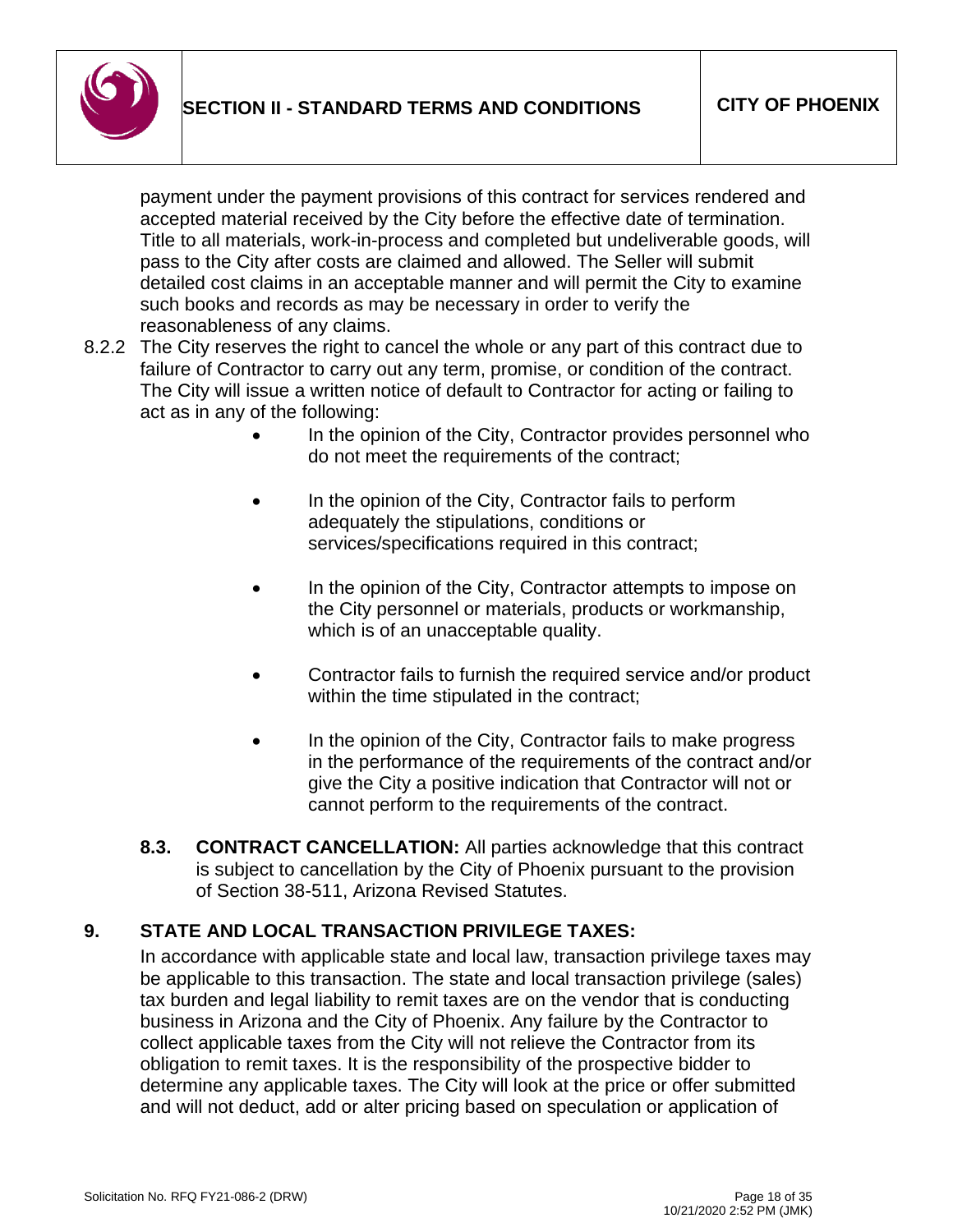

any taxes, nor will the City provide advice or guidance. If you have questions regarding your tax liability, please seek advice from a tax professional prior to submitting your offer. You may also find information at

https://www.phoenix.gov/finance/plt or https://www.azdor.gov/Business.aspx. Once your offer is submitted, the Offer is valid for the time specified in this Solicitation, regardless of mistake or omission of tax liability. If the City finds over payment of a project due to tax consideration that was not due, the Contractor will be liable to the City for that amount, and by contracting with the City, the Contractor agrees to remit any overpayments back to the City for miscalculations on taxes included in an offer price.

### **10. TAX INDEMNIFICATION:**

Contractor will pay all federal, state and local taxes applicable to its operation and any persons employed by the Contractor, and require the same of all subcontractors. Contractor will hold the City harmless from any responsibility for taxes, damages and interest, if applicable, contributions required under federal, and/or state and local laws and regulations and any other costs including transaction privilege taxes, unemployment compensation insurance, Social Security and Worker's Compensation, and require the same of all subcontractors.

# **11. TAX RESPONSIBILITY QUALIFICATION:**

Contractor may be required to establish, to the satisfaction of City, that any and all fees and taxes due to the City or the State of Arizona for any License or Transaction Privilege taxes, Use Taxes or similar excise taxes, are currently paid (except for matters under legal protest). Contractor agrees to a waiver of the confidentiality provisions contained in the City Finance Code and any similar confidentiality provisions contained in Arizona statutes relative to State Transaction Privilege Taxes or Use Taxes. Contractor agrees to provide written authorization to the City Finance Department and to the Arizona State Department of Revenue to release tax information relative to Arizona Transaction Privilege Taxes or Arizona Use Taxes in order to assist the Department in evaluating Contractor's qualifications for and compliance with contract for duration of the term of contract.

#### **12. NO ISRAEL BOYCOTT**:

By entering into this contract, the Contractor certifies that they are not currently engaged in, and agrees for the duration of the contract to not engage in, a boycott of goods or services from Israel.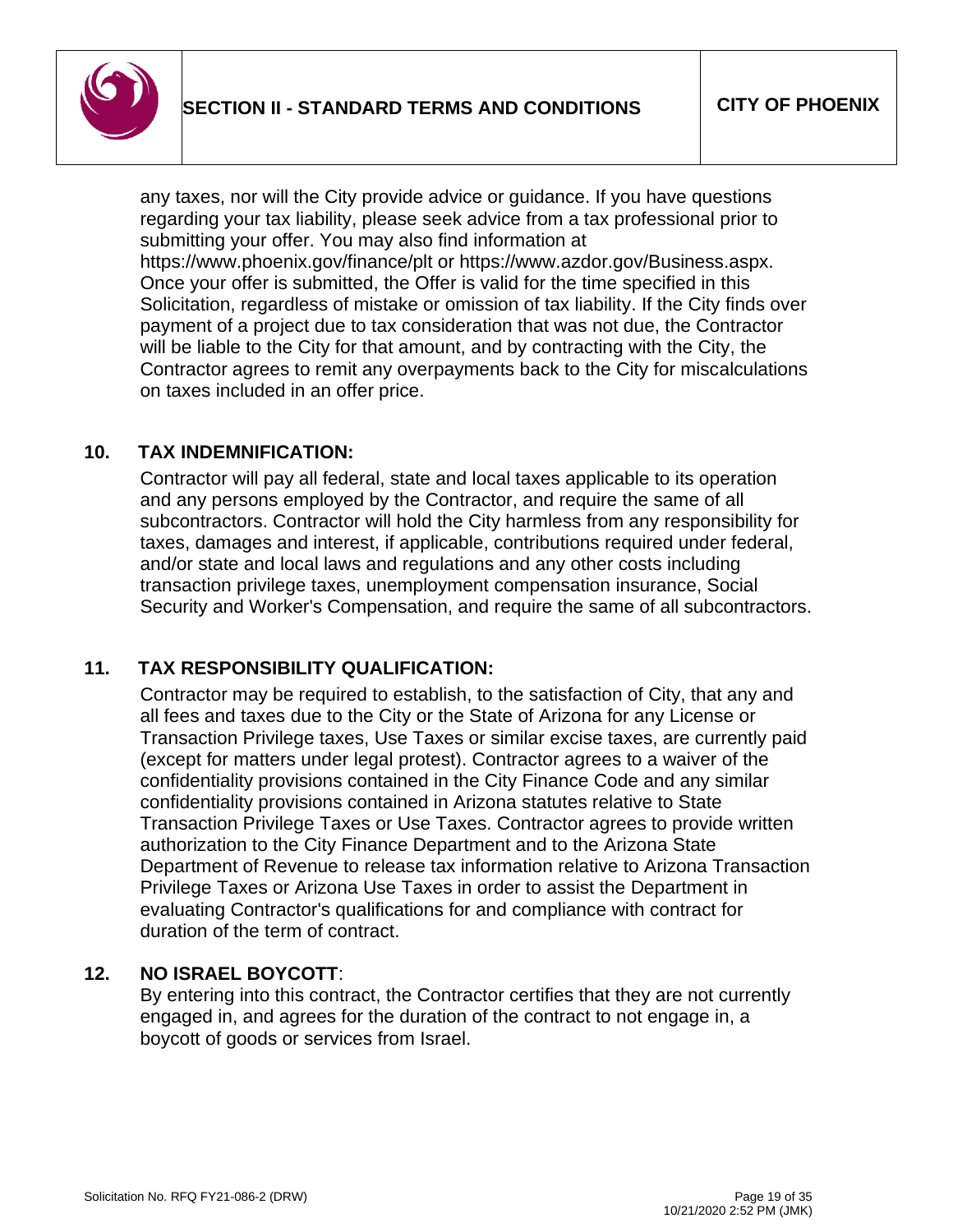

# <span id="page-20-0"></span>**SECTION III – SPECIAL TERMS & CONDITIONS**

- **1. PRICE:** All prices offered shall be firm and fixed for the entire term of the contract.
- **2. METHOD OF ORDERING:** Contractor shall deliver services only upon receipt of a purchase order. All Contractor invoices must include the City of Phoenix purchase order number.
- **3. METHOD OF INVOICING:** Invoice must be emailed in .pdf format to invoices@phoenix.gov and must include the following**:**
	- City purchase order number or shopping cart number
	- Items listed individually by the written description.
	- Unit price, extended and totaled.
	- Quantity
	- Applicable tax
	- Invoice number and date.
	- Address.
	- Payment terms.
	- Remit to address
- **4. POST WARD CONFERENCE:** A post-award conference will be held by the Procurement Officer or project manager prior to commencement of any work on the project. The purpose of this conference is to discuss critical elements of the work schedule and operational problems and procedures.
- **5. PERFORMANCE INTERFERENCE:** Contractor shall notify the City's department contact immediately of any occurrence and/or condition that interferes with the full performance of the contract and confirm it in writing within 24 hours.

Department Contact: David Wisniewski

Phone: (602) 261-8619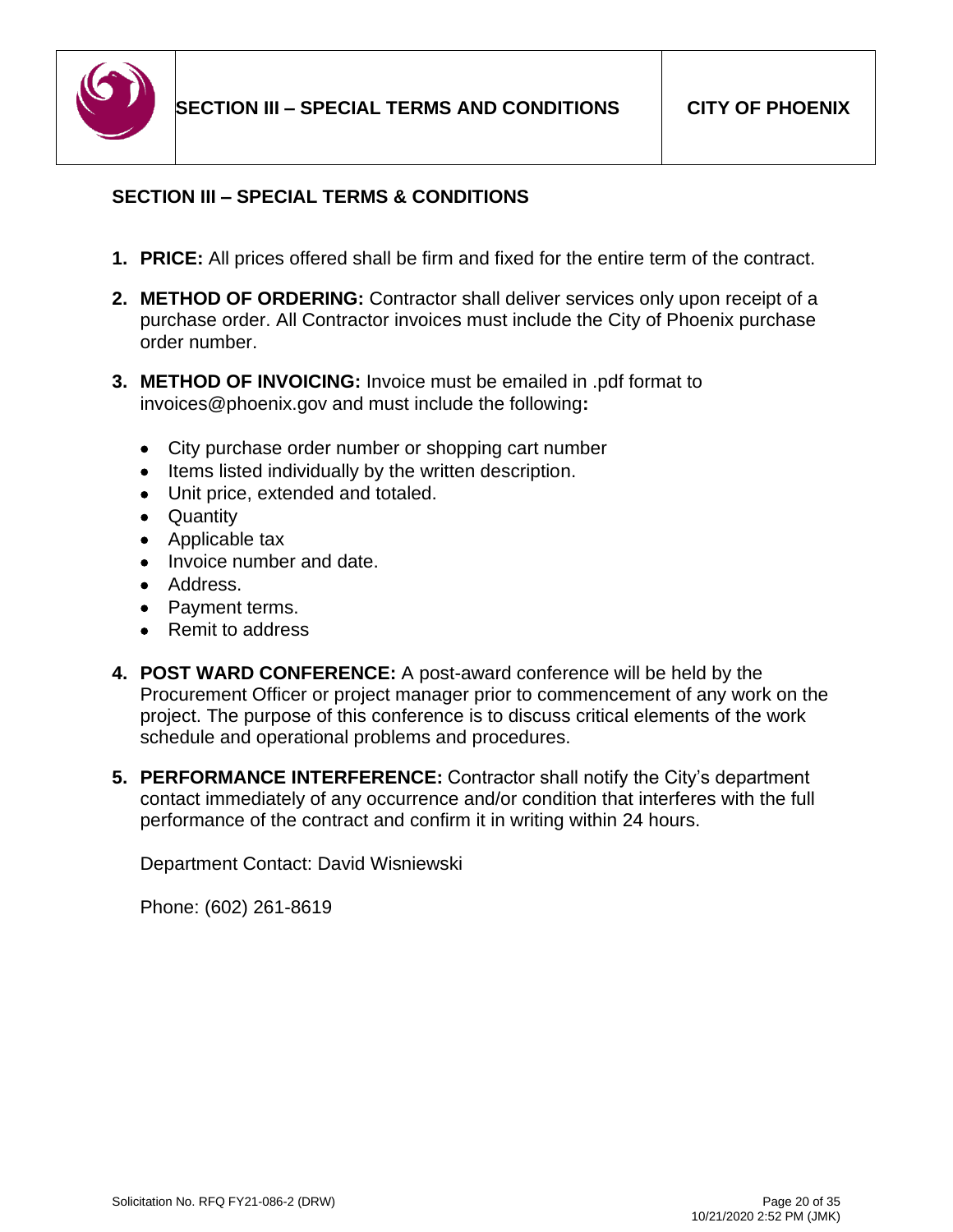

- **6. STRICT PERFORMANCE:** Failure of either party to insist upon the strict performance of any item or condition of the contract or to exercise or delay the exercise of any right or remedy provided in the contract, or by law, or the acceptance of materials or services, obligations imposed by this contract, or by law, will not be deemed a waiver of any right of either party to insist upon the strict performance of the contract.
- **7. LICENSES AND PERMITS:** Contractor will keep current Federal, State, and local licenses and permits required for the operation of the business conducted by the Contractor as applicable to this contract.
- **8. COMMUNICATION IN ENGLISH:** It is mandatory that the Contractor's lead person assigned to any City facility can speak, read, and write in English to effectively communicate with City staff.
- **9. WASTE DISPOSAL ACT, AS AMENDED BY THE RESOURCE CONSERVATION AND RECOVERY ACT:** HUD is permitted to require changes, remedies, changed conditions, access and records retention, suspension of work, and other clauses approved by the Office of Federal Procurement Policy. The PHA and contractor is also subject to other Federal laws including the U.S. Housing Act of 1937, as amended, Federal regulations, and state law and regulations.
- **10.EXAMINATION AND RETENTION OF CONTRACTOR'S RECORDS:** The PHA, HUD, or Comptroller General of the United States, or any of their duly authorized representatives shall, until three years after final payment under this contract, have access to and the right to examine any of the Contractor's directly pertinent books, documents, papers, or other records involving transactions related to this contract for the purpose of making audit, examination, excerpts, and transcriptions.
- **11.RIGHT IN DATA AND PATENT RIGHTS (OWNERSHIP AND PROPRIETARY INTEREST):** The PHA shall have exclusive ownership of, all proprietary interest in, and the right to full and exclusive possession of all information, materials, and documents discovered or produced by Contractor pursuant to the terms of this Contract, including, but not limited to, reports, memoranda or letters concerning the research and reporting tasks of the Contract.
- **12.ENERGY EFFICIENCY:** The Contractor shall comply with all mandatory standards and policies relating to energy efficiency which are contained in the energy conservation plan issued in compliance with the Energy Policy and Conservation Act (Pub.L. 94-163) for the State in which the work under this contract is performed.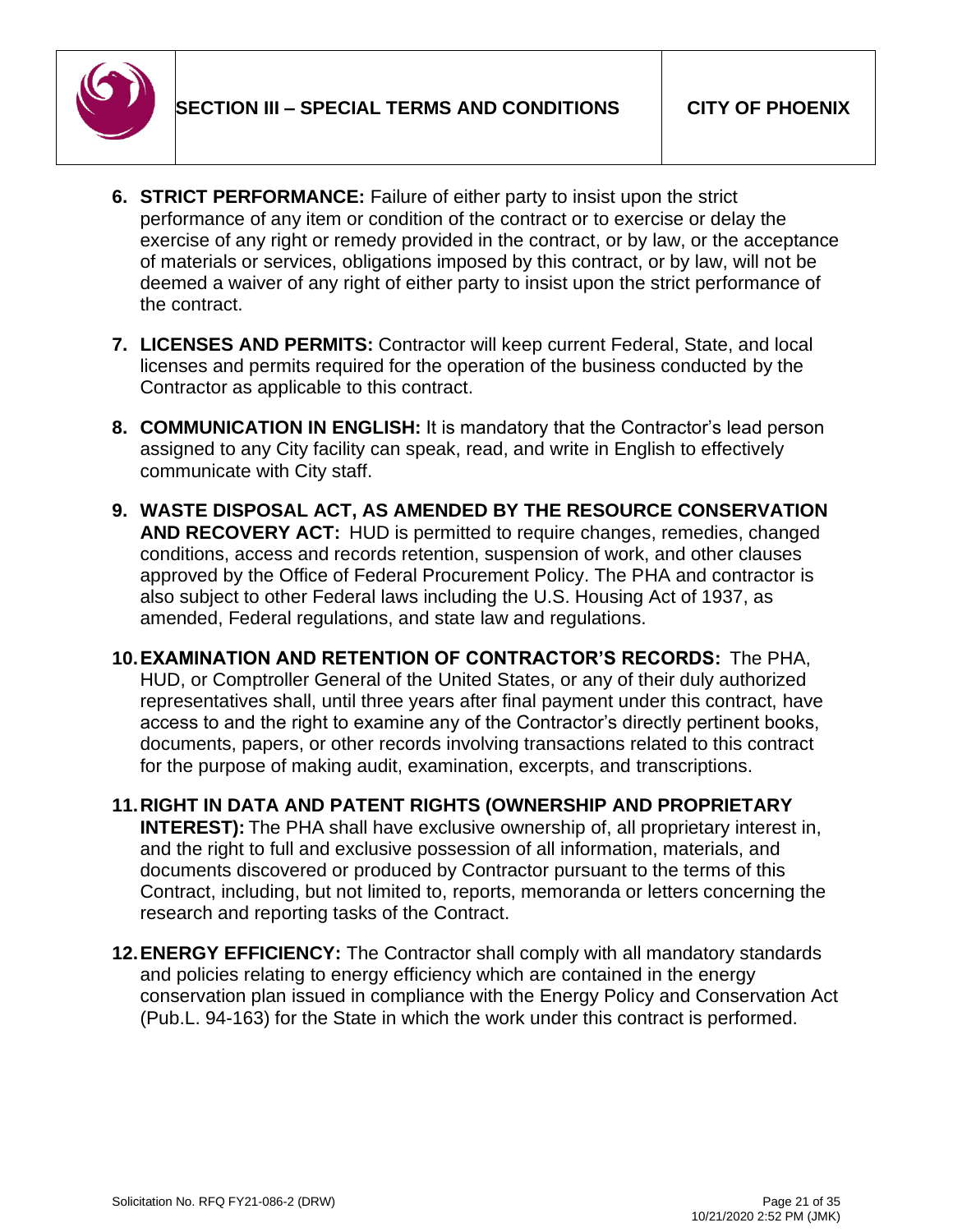

# **13.PROCUREMENT OF RECOVERED MATERIALS**

(a) In accordance with Section 6002 of the Solid Waste Disposal Act, as amended by the Resource Conservation and Recovery Act, the Contractor shall procure items designated in guidelines of the Environmental Protection Agency (EPA) at 40 CFR Part 247 that contain the highest percentage of recovered materials practicable, consistent with maintaining a satisfactory level of competition. The Contractor shall procure items designated in the EPA guidelines that contain the highest percentage of recovered materials practicable unless the Contractor determines that such items: (1) are not reasonably available in a reasonable period of time; (2) fail to meet reasonable performance standards, which shall be determined on the basis of the guidelines of the National Institute of Standards and Technology, if applicable to the item; or (3) are only available at an unreasonable price. (b) Paragraph (a) of this clause shall apply to items purchased under this contract where: (1) the Contractor purchases in excess of \$10,000 of the item under this contract; or (2) during the preceding Federal fiscal year, the Contractor: (i) purchased any amount of the items for use under a contract that was funded with Federal appropriations and was with a Federal agency or a State agency or agency of a political subdivision of a State; and (ii) purchased a total of in excess of \$10,000 of the item both under and outside that contract.

### **14.TERMINATION FOR CAUSE AND FOR CONVENIENCE (CONTRACTS OF \$10,000 OR MORE).**

(a) The PHA may terminate this contract in whole, or from time to time in part, for the PHA's convenience or the failure of the Contractor to fulfill the contract obligations (cause/default). The PHA shall terminate by delivering to the Contractor a written Notice of Termination specifying the nature, extent, and effective date of the termination. Upon receipt of the notice, the Contractor shall: (1) immediately discontinue all services affected (unless the notice directs otherwise), and (2) deliver to the PHA all information, reports, papers, and other materials accumulated or generated in performing the contract, whether completed or in process. (b) If the termination is for the convenience of the PHA, the PHA shall be liable only for payment for services rendered before the effective date of the termination. (c) If the termination is due to the failure of the Contractor to fulfill its obligations under the contract (cause/default), the PHA may (1) require the Contractor to deliver to it, in the manner and to the extent directed by the PHA, any work described in the Notice of Termination; (2) take over the work and prosecute the same to completion by contract of otherwise, and the Contractor shall be liable for any additional cost incurred by the PHA; and (3) withhold any payments to the Contractor, for the purpose of set-off or partial payment, as the case may be, of amounts owned by the PHA by the Contractor. In the event of termination for cause/default, the PHA shall be liable to the Contractor for reasonable costs incurred by the Contractor before the effective date of the termination. Any dispute shall be decided by the Contracting Officer.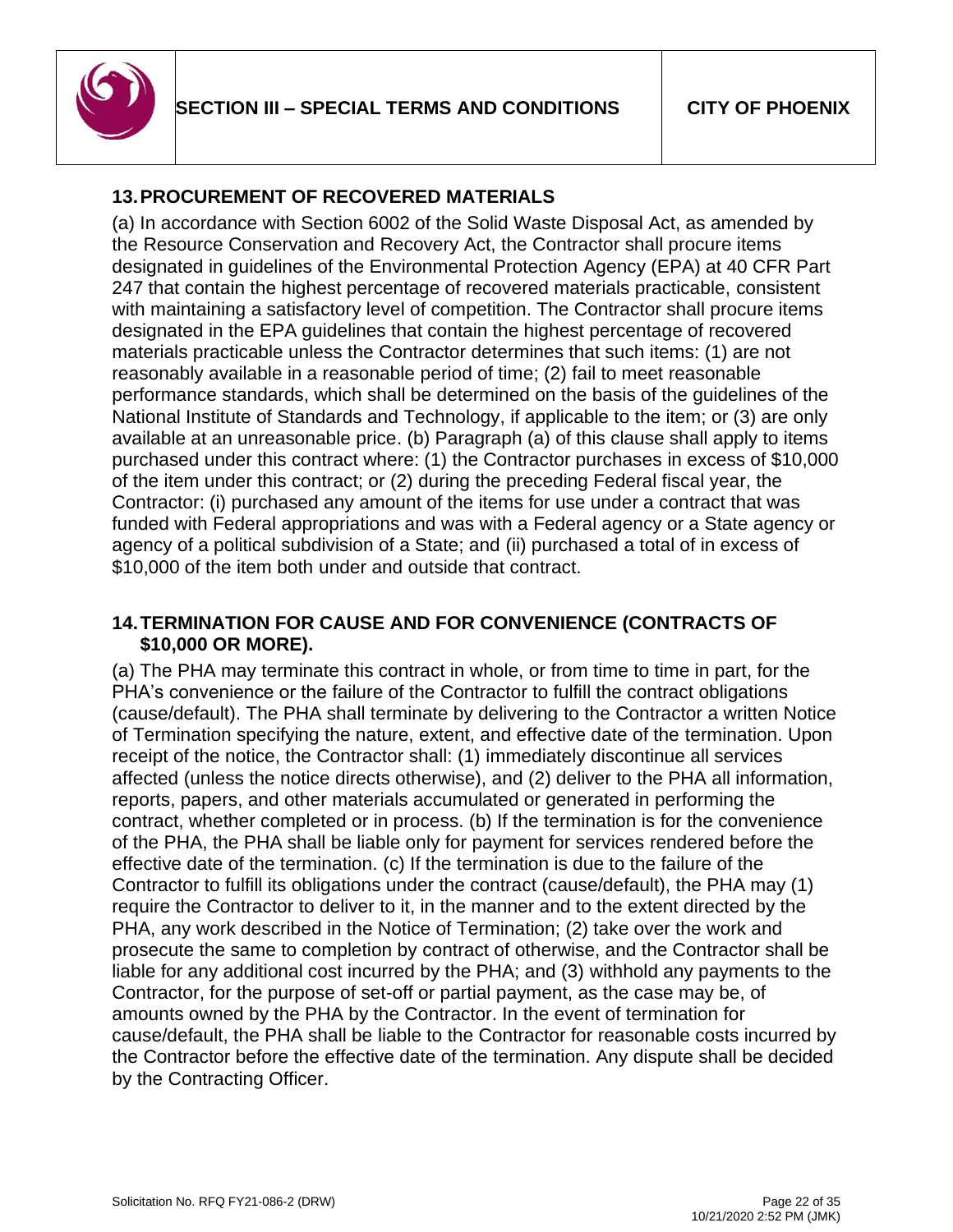

### <span id="page-23-0"></span>**SECTION IV – INSURANCE AND INDEMNIFICATION**

#### **1. INDEMNIFICATION CLAUSE:**

Contractor (Indemnitor) must indemnify, defend, save and hold harmless the City of Phoenix and its officers, officials, agents, and employees ( "Indemnitee") from and against any and all claims, actions, liabilities, damages, losses, or expenses (including court costs, attorneys' fees, and costs of claim processing, investigation and litigation) ( "Claims") caused, or alleged to be caused, in whole or in part, by the wrongful, negligent or willful acts, or errors or omissions of Contractor or any of its owners, officers, directors, agents, employees or subcontractors in connection with this Contract. This indemnity includes any Claims arising out of or recovered under the Workers' Compensation Law or arising out of the failure of Contractor to conform to any federal, state or local law, statute, ordinance, rule, regulation or court decree. Contractor must indemnify Indemnitee from and against any and all Claims, except those arising solely from Indemnitee's own negligent or willful acts or omissions. Contractor will be responsible for primary loss investigation, defense and judgment costs where this indemnification applies. In consideration of the award of this contract, Contractor waives all rights of subrogation Indemnitee for losses arising from the work performed by the Contractor for the City. The obligations of Contractor under this provision survive the termination or expiration of this Contract.

#### **2. INSURANCE REQUIREMENTS:**

Contractor and subcontractors must procure insurance against claims that may arise from or relate to performance of the work hereunder by Contractor and its agents, representatives, employees and subconsultants. Contractor and subcontractors must maintain that insurance until all of their obligations have been discharged, including any warranty periods under this Contract.

These insurance requirements are minimum requirements for this Contract and in no way limit the indemnity covenants contained in this Contract. The City in no way warrants that the minimum limits stated in this section are sufficient to protect the Contractor from liabilities that might arise out of the performance of the work under this contract by the Contractor, its agents, representatives, employees or subcontractors and Contractor is free to purchase additional insurance as may be determined necessary.

**2.1.MINIMUM SCOPE AND LIMITS OF INSURANCE**: Contractor must provide coverage with limits of liability not less than those stated below. An excess liability policy or umbrella liability policy may be used to meet the minimum liability requirements provided that the coverage is written on a "following form" basis.

#### **2.1.1. Commercial General Liability – Occurrence Form**

• Policy must include bodily injury, property damage and broad form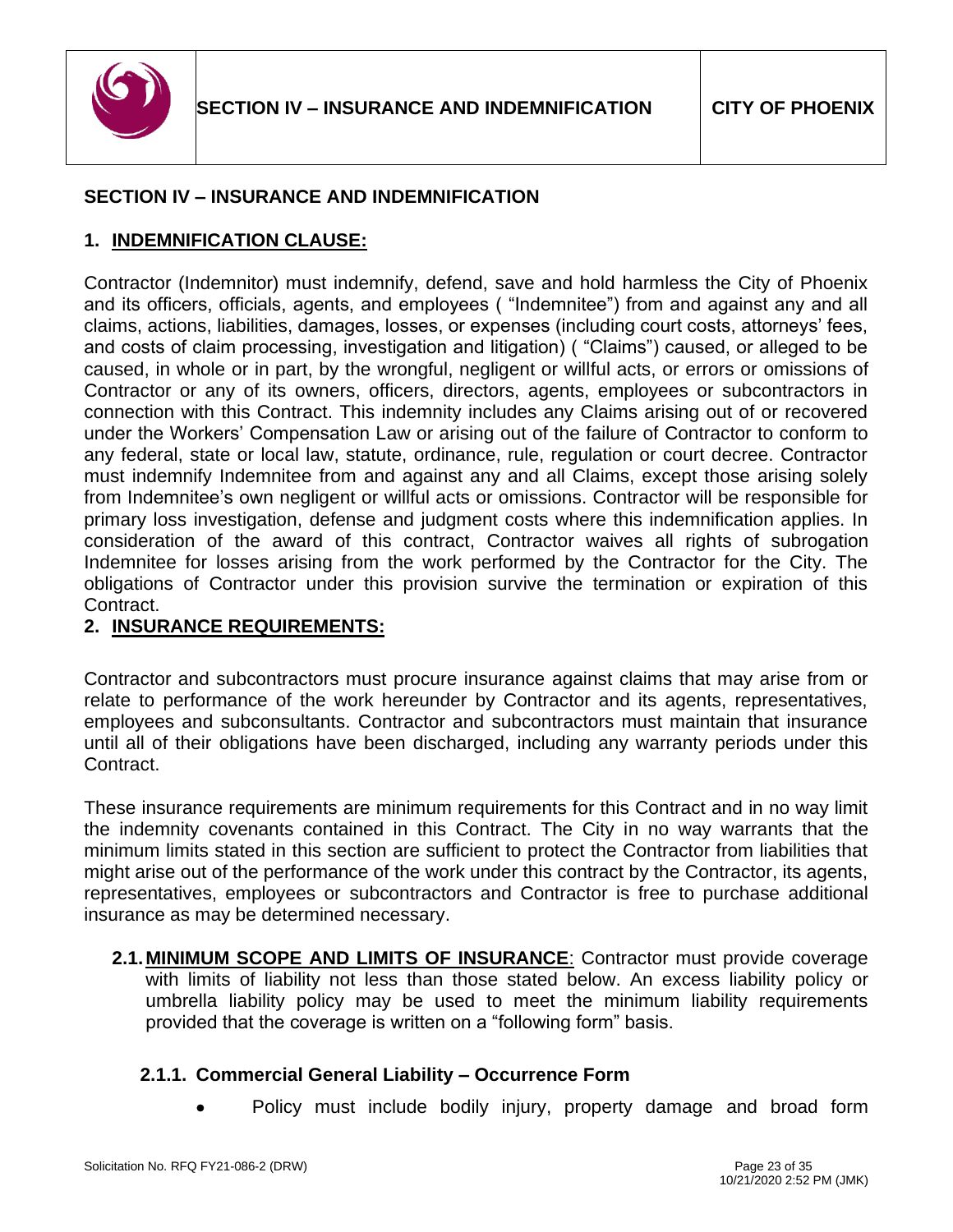

contractual liability coverage.

| General Aggregate                         | \$2,000,000 |
|-------------------------------------------|-------------|
| Products – Completed Operations Aggregate | \$1,000,000 |
| Personal and Advertising Injury           | \$1,000,000 |
| Each Occurrence                           | \$1,000,000 |

The policy must be endorsed to include the following additional insured language: "The City of Phoenix is named as an additional insured with respect to liability arising out of the activities performed by, or on behalf of the Contractor."

#### **2.1.2. Worker's Compensation and Employers' Liability**

| <b>Workers' Compensation</b> | <b>Statutory</b> |
|------------------------------|------------------|
| <b>Employers' Liability</b>  |                  |
| Each Accident                | \$100,000        |
| Disease – Each Employee      | \$100,000        |
| Disease - Policy Limit       | \$500,000        |

- Policy must contain a waiver of subrogation against the City of Phoenix.
- This requirement does not apply when a contractor or subcontractor is exempt under A.R.S. §23-902(E), **AND** when such contractor or subcontractor executes the appropriate sole proprietor waiver form.

#### **2.1.3. Technology Errors and Omissions Liability (if the Contractor provides technology services or products)**

The policy must cover errors and omissions or negligent acts in the delivery of products, services, and/or licensed programs for those services as defined in the Scope of Services of this contract.

| Each Claim       | \$1,000,000 |
|------------------|-------------|
| Annual Aggregate | \$1,000,000 |

In the event that the professional liability insurance required by this Contract is written on a claims-made basis, Contractor warrants that any retroactive date under the policy must precede the effective date of this Contract; and that either continuous coverage will be maintained or an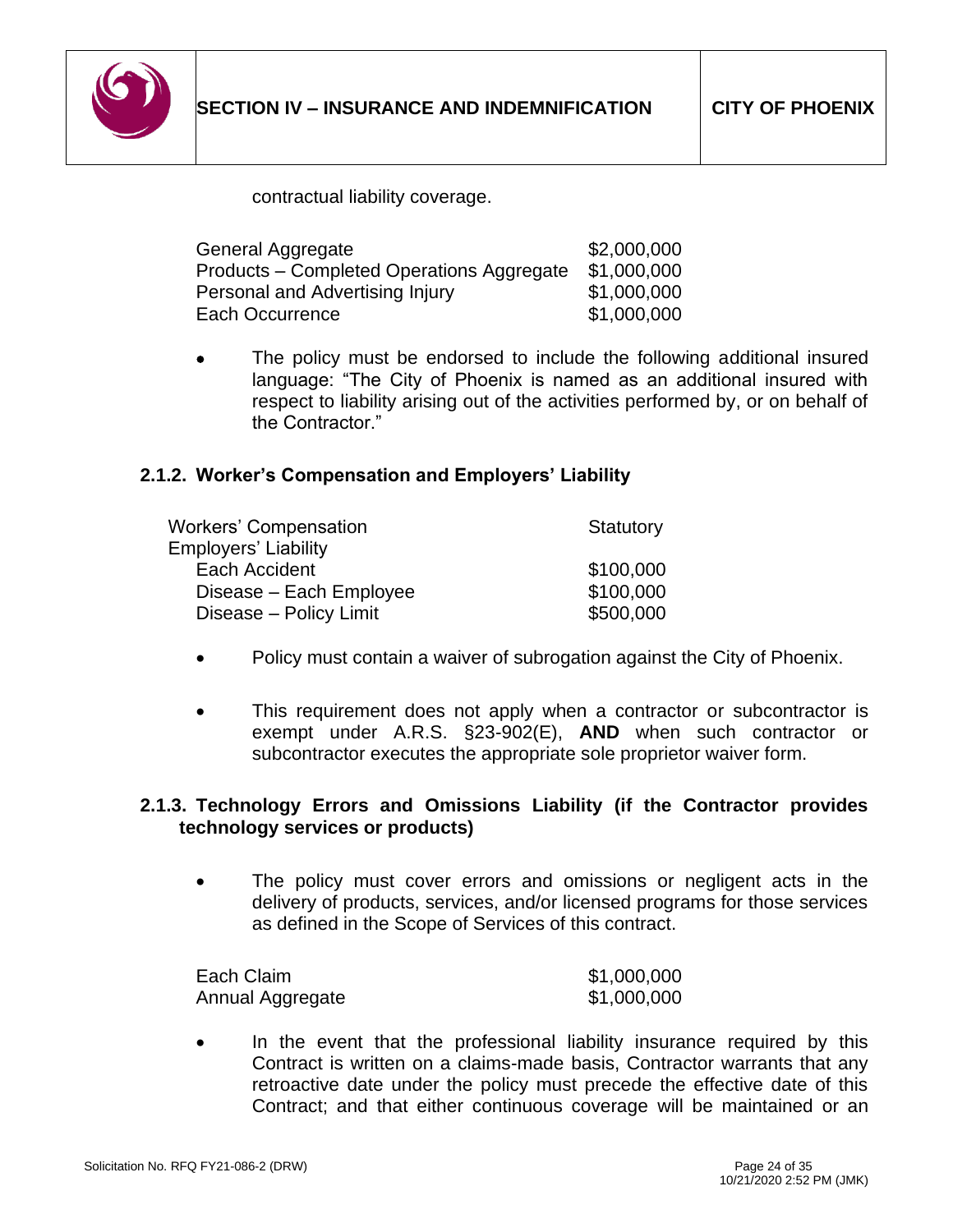

extended discovery period will be exercised for a period of two (2) years beginning at the time work under this Contract is completed.

- **2.1.4. Network Security and Privacy Liability (if the Contractor has access to any personal or confidential data, the Contractor should be required to evidence Network Security and Privacy Liability coverage in addition to Technology Errors and Omissions)**
- The policy must cover but not be limited to (1) coverage for third party claims and losses with respect to network risks and invasion of privacy, (2) crisis management and third party identity theft response costs, and (3) cyber extortion.

| Each Claim       | \$1,000,000 |
|------------------|-------------|
| Annual Aggregate | \$1,000,000 |

• In the event that the network security and privacy liability insurance required by this Contract is written on a claims-made basis, Contractor warrants that any retroactive date under the policy must precede the effective date of this Contract; and that either continuous coverage will be maintained or an extended discovery period will be exercised for a period of two (2) years beginning at the time work under this Contract is completed.

# **2.1.5. Fidelity Bond or Crime Insurance**

Bond or Policy Limit  $$1,000,000$ 

- The bond or policy must be issued with limits based on the amount of cash being handled by the Contractor.
- The bond or policy must include coverage for all directors, officers, agents and employees of the Contractor.
- The bond or policy must include coverage for third party fidelity, i.e. property of third parties that is held by the Insured in any capacity, or property for which the Insured is legally liable.
- The bond or policy must include but not be limited to coverage for theft of property located on the Insured's premises or while in transit, loss due to forgery or alteration of negotiable instruments (e.g. securities, checks) or loss due to electronic funds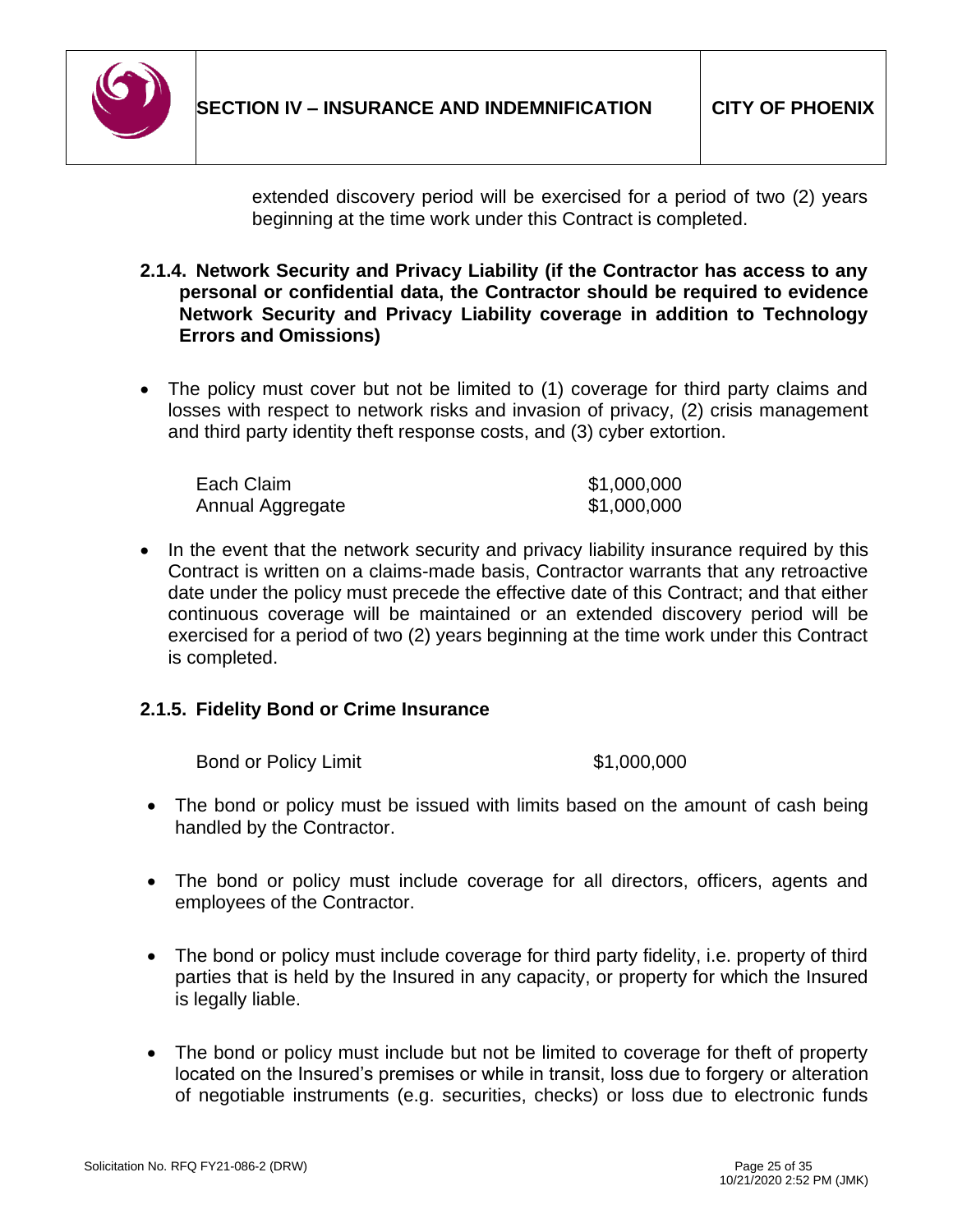

transfer fraud.

• The bond or policy must not contain a condition requiring an arrest and conviction.

### **2.1.6. Media Liability (if the Contractor is involved in the production or publication of content)**

The policy must cover any and all errors and omissions or negligent acts in the production or publication of content, including but not limited to plagiarism, defamation, libel, slander, false advertising, invasion of privacy and infringement of copyright, title, slogan, trademark, service mark and trade dress.

| Each Claim       | \$1,000,000 |
|------------------|-------------|
| Annual Aggregate | \$1,000,000 |

In the event that the media liability insurance required by this Contract is written on a claims-made basis, Contractor warrants that any retroactive date under the policy must precede the effective date of this Contract; and that either continuous coverage will be maintained or an extended discovery period will be exercised for a period of two (2) years beginning at the time work under this Contract is completed.

- **2.2.ADDITIONAL INSURANCE REQUIREMENTS:** The policies must include, or be endorsed to include, the following provisions:
	- 2.2.1. On insurance policies where the City of Phoenix is named as an additional insured, the City of Phoenix is an additional insured to the full limits of liability purchased by the Contractor even if those limits of liability are in excess of those required by this Contract.
	- 2.2.2. The Contractor's insurance coverage must be primary insurance and noncontributory with respect to all other available sources.
- **2.3.NOTICE OF CANCELLATION:** For each insurance policy required by the insurance provisions of this Contract, the Contractor must provide to the City, within 2 business days of receipt, a notice if a policy is suspended, voided or cancelled for any reason. Such notice must be mailed, emailed, hand delivered or sent by facsimile transmission to **(City of Phoenix Department Representative's Name & Address & Fax Number).**
- **2.4.ACCEPTABILITY OF INSURERS:** Insurance is to be placed with insurers duly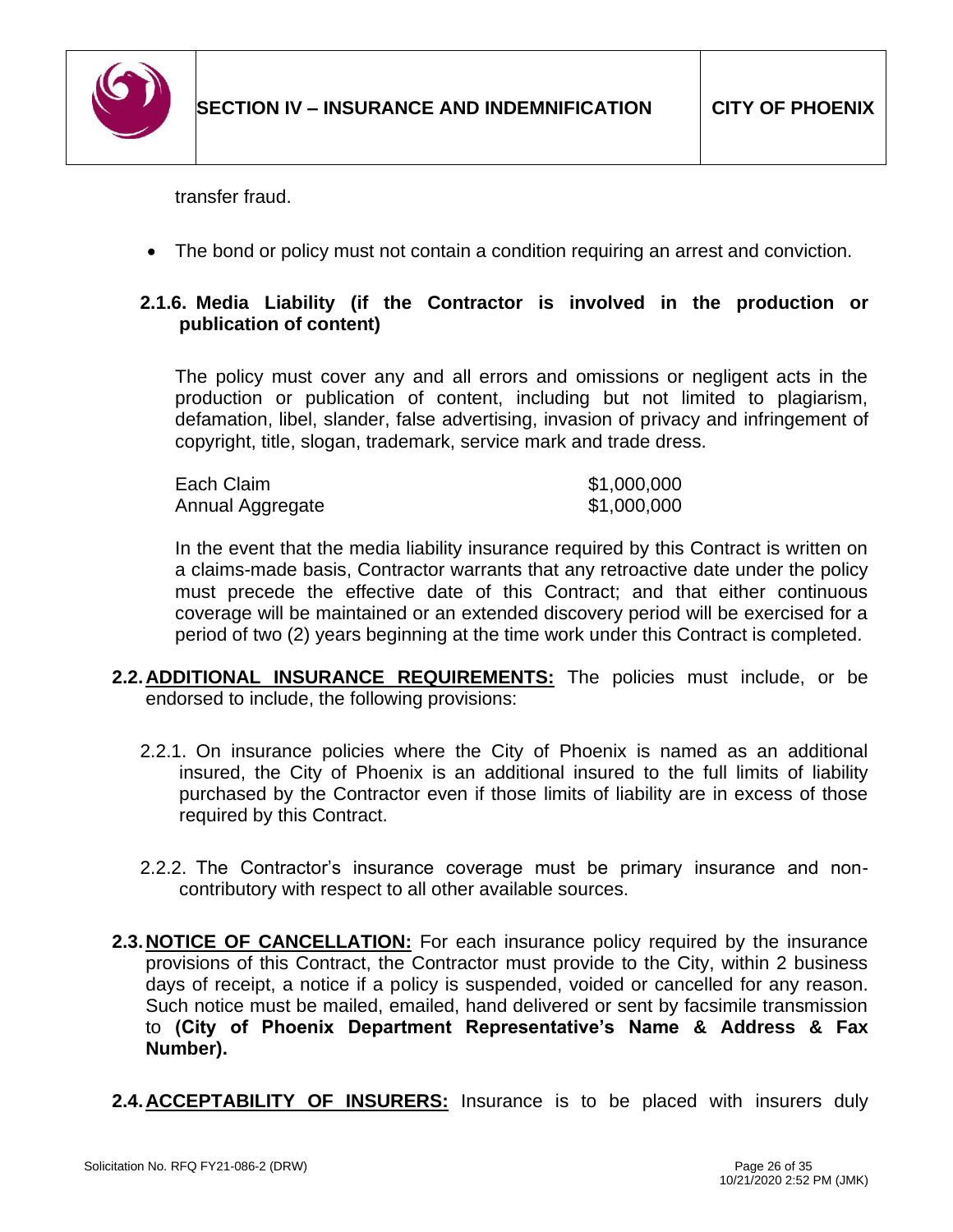

licensed or authorized to do business in the state of Arizona and with an "A.M. Best" rating of not less than B+ VI. The City in no way warrants that the above-required minimum insurer rating is sufficient to protect the Contractor from potential insurer insolvency.

**2.5. VERIFICATION OF COVERAGE:** Contractor must furnish the City with certificates of insurance (ACORD form or equivalent approved by the City) as required by this Contract. The certificates for each insurance policy are to be signed by a person authorized by that insurer to bind coverage on its behalf*.*

All certificates and any required endorsements are to be received and approved by the City before work commences. Each insurance policy required by this Contract must be in effect at or prior to commencement of work under this Contract and remain in effect for the duration of the project. Failure to maintain the insurance policies as required by this Contract or to provide evidence of renewal is a material breach of contract.

All certificates required by this Contract must be sent directly to **(City Department Representative's Name and Address)**. The City project/contract number and project description must be noted on the certificate of insurance. The City reserves the right to require complete, certified copies of all insurance policies required by this Contract at any time**. DO NOT SEND CERTIFICATES OF INSURANCE TO THE CITY'S RISK MANAGEMENT DIVISION.**

- **2.6.SUBCONTRACTORS:** Contractors' certificate(s) must include all subcontractors as additional insureds under its policies **or** Contractor must furnish to the City separate certificates and endorsements for each subcontractor. All coverages for subcontractors must be subject to the minimum requirements identified above.
- **2.7. APPROVAL:** Any modification or variation from the insurance requirements in this Contract must be made by the Law Department, whose decision is final. Such action will not require a formal Contract amendment, but may be made by administrative action.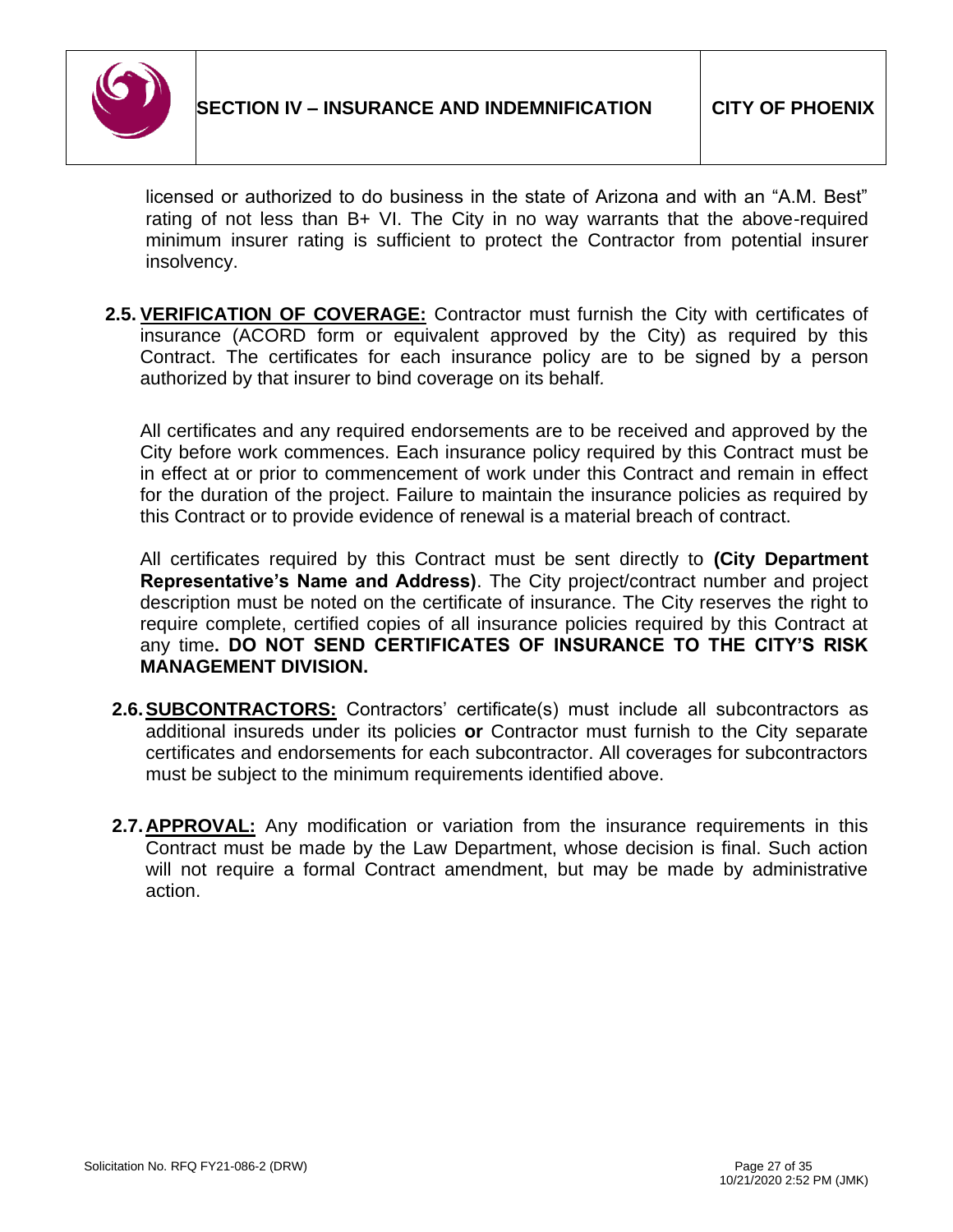

#### <span id="page-28-0"></span>**SECTION V – SCOPE OF WORK**

#### **1. INTRODUCTION:**

The City of Phoenix Housing Department currently uses Elite Emphasys software as its Public Housing and HCV Management Software Application System and is in need of Reports Development within this application.

#### **2. OPERATIONAL DELIVERABLES:**

- A. Users will be able to generate accurate reports in Elite Emphasys indicated on the chart below.
- B. The Reports will be downloadable into an Excel spreadsheet.
- C. These reports will be required to be integrated into the Elite menu under custom reports and will be listed as a separate Phoenix reports.

### **3. RATE SECHEDULE:**

The City is seeking an hourly rate multiplied by the number of hours for each report.

#### **4. procurePHX:**

Contractor must be set up in procurePHX to receive Purchase Orders. Please use this link for the process to get set up https://www.phoenix.gov/financesite/Pages/EProchelp.aspx

#### **5. PURCHASE ORDERS AND INVOICING:**

Contractor will receive a Purchase Order from a Housing Representative and will invoice against that purchase order referencing the PO number on the invoice. Invoice must match up with pricing exactly as submitted in this solicitation.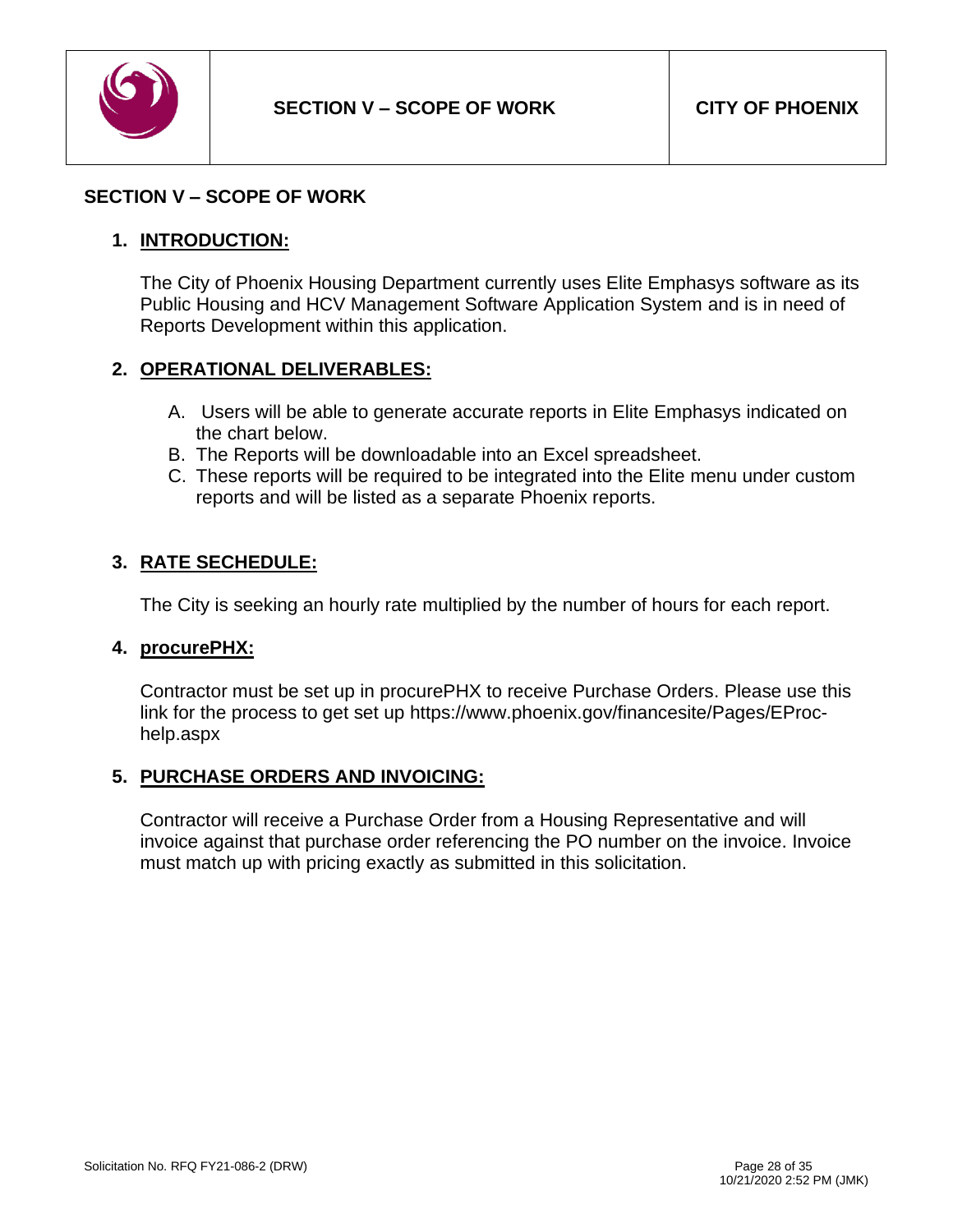

Contractor will be responsible for creating the reports below in Elite Emphasys.

|                                                                                                                                                                                                                                                                                                                |                                                                                                                                                           | <b>Coding</b> | <b>Follow-up</b><br>with Users<br><b>During</b> | <b>Total</b> |
|----------------------------------------------------------------------------------------------------------------------------------------------------------------------------------------------------------------------------------------------------------------------------------------------------------------|-----------------------------------------------------------------------------------------------------------------------------------------------------------|---------------|-------------------------------------------------|--------------|
| <b>Task</b>                                                                                                                                                                                                                                                                                                    | <b>Comments</b>                                                                                                                                           | <b>Hours</b>  | <b>Testing</b>                                  | hours        |
| <b>Unit Status Report(s)- For</b><br>FDS reporting we need to<br>determine the status (occupied,<br>vacant, mod, etc.) of every unit<br>on the first of every month. It<br>does not appear that Elite has<br>a report that will allows us to<br>pick a date that has past (July<br>1, 2020) and determine what | Use the occupancy<br>table to allow the user to<br>run the report for of a                                                                                |               |                                                 |              |
| the unit stats was on that day.                                                                                                                                                                                                                                                                                | specific period                                                                                                                                           |               |                                                 |              |
| 14 day notices- we can<br>produce 14-day notices in Elite<br>but we have not been able to<br>produce a report that shows<br>which residents are connected<br>to the 14 day notices that were<br>previously printed.                                                                                            | Add counter for prior<br>month letter or last<br>noticed sent date                                                                                        |               |                                                 |              |
| <b>TARS report-</b> Unable to<br>produce a TARS report for<br>previous months. May be able<br>to produce the info for a current<br>point in time.                                                                                                                                                              | Modify existing A/R<br>Aging report. Before<br>working on this report<br>we will review with staff<br>the existing report which<br>may be what they need. |               |                                                 |              |
| <b>Current Delinquency- We are</b><br>having trouble producing a<br>report that shows which<br>residents are currently<br>delinquent.                                                                                                                                                                          |                                                                                                                                                           |               |                                                 |              |
| <b>Interims and Recertifications</b>                                                                                                                                                                                                                                                                           |                                                                                                                                                           |               |                                                 |              |
| <b>Processed-</b> We are not able to<br>produce a report that<br>distinguishes the interims<br>completed for each site from                                                                                                                                                                                    | Count by Action type of<br>50058 completed duirng<br>a period showing the<br>effective date of the 58.                                                    |               |                                                 |              |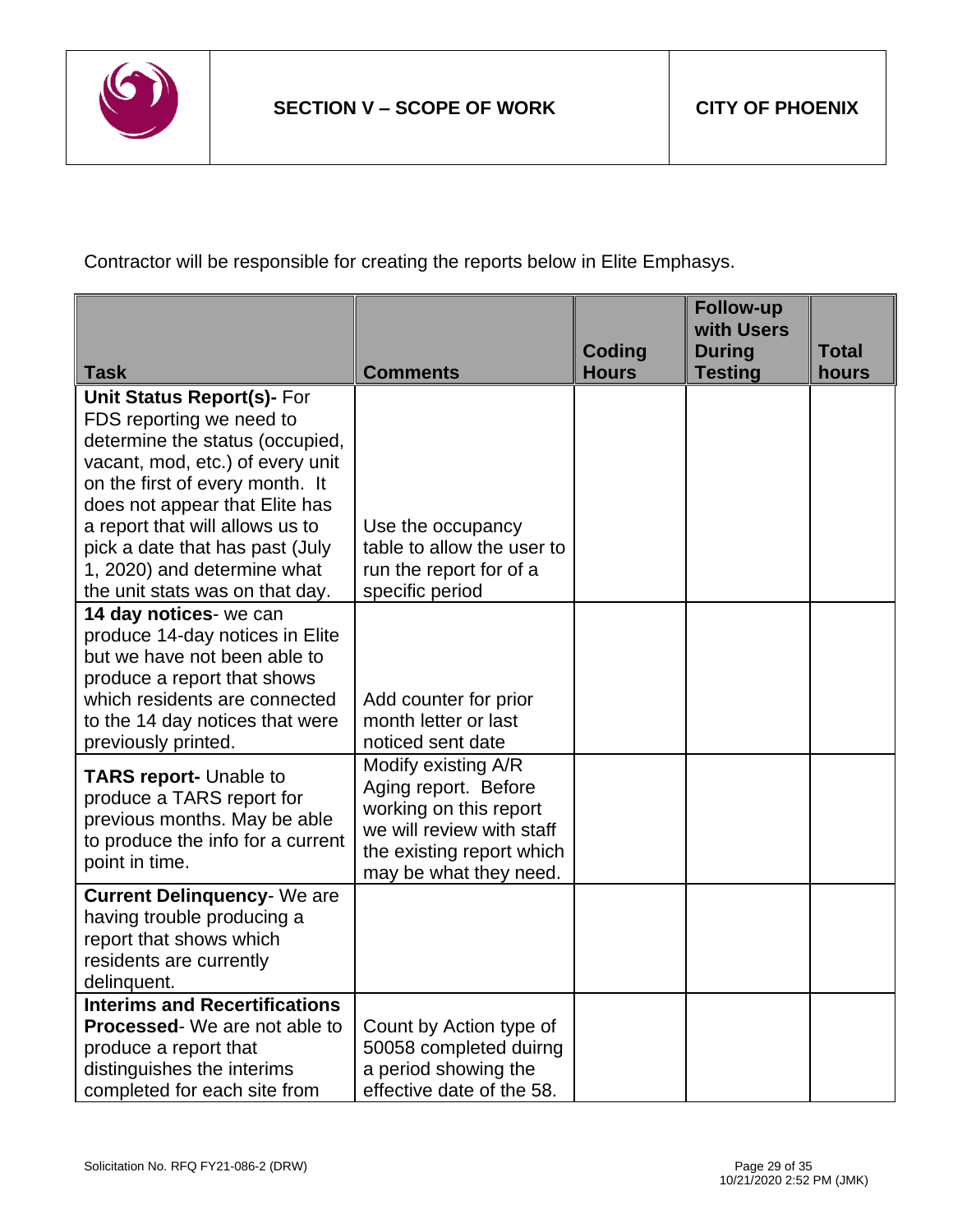

| the recertifications produced for   |                         |                    |  |
|-------------------------------------|-------------------------|--------------------|--|
| each site. Instead the system       |                         |                    |  |
| produces nondescript                |                         |                    |  |
| combined report of completed        |                         |                    |  |
| actions by user/staff.              |                         |                    |  |
| <b>Report of Households on Flat</b> |                         |                    |  |
| Rent- unable to find a report       |                         |                    |  |
| that determines the number of       |                         |                    |  |
| households on flat rent.            |                         |                    |  |
| <b>Rent revision report- Used t</b> |                         |                    |  |
| determine rents that have           |                         |                    |  |
| changed.                            |                         |                    |  |
| (PHAS) Public Housing               |                         |                    |  |
| <b>Assessment System- This</b>      |                         |                    |  |
| report lists vacant units,          |                         |                    |  |
| available units, vacancy            |                         |                    |  |
| percentage, and inspected           |                         |                    |  |
| units. This report can be run for   |                         |                    |  |
| all projects (one or more than      |                         |                    |  |
| one), for a specified fiscal year   | The PHAS indicators for |                    |  |
| date range, and also allows         | Physical condition for  |                    |  |
| you to identify a submission        | occupancy, Work         |                    |  |
| date.                               | Orders, and inspections |                    |  |
| Cost per hour _                     |                         | <b>Total Hours</b> |  |

Total Quote \_\_\_\_\_\_\_\_\_\_\_\_\_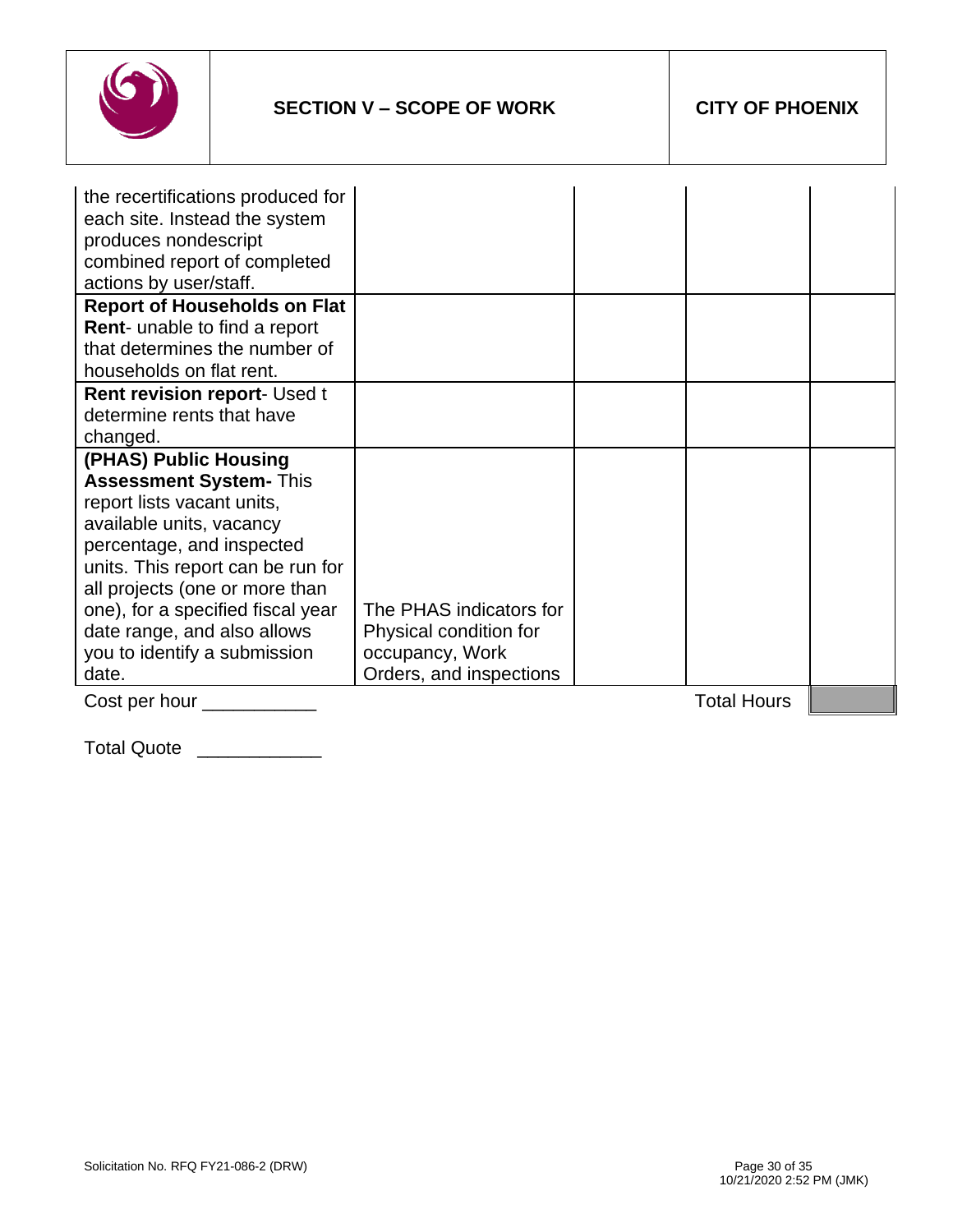

### <span id="page-31-0"></span>**SECTION VI – SUBMITTALS**

#### **1. COPIES:**

Please submit one electronic copy through E-mail to [david.wisniewski@phoenix.gov](mailto:david.wisniewski@phoenix.gov) of the Submittal Section and all other required documentation.

1.1. **Please submit only the Submittal Section, do not submit a copy of the entire solicitation document**. This offer will remain in effect for a period of 180 calendar days from the opening date, and is irrevocable unless it is in the City's best interest to release offer(s).

### **2. OFFER SUBMITTAL FORMAT:**

The written offer should be:

· Typewritten for ease of evaluation;

· Signed by an authorized representative of the Offeror;

· Submitted with contact information for the individual(s) authorized to negotiate with the City.

### **3. EMERGENCY 24-HOUR SERVICE CONTACT:**

Name \_\_\_\_\_\_\_\_\_\_\_\_\_\_\_\_\_\_\_\_\_\_\_\_\_\_\_\_\_\_\_\_

Telephone Number \_\_\_\_\_\_\_\_\_\_\_\_\_\_\_\_\_\_\_\_\_\_

Alternate Contact \_\_\_\_\_\_\_\_\_\_\_\_\_\_\_\_\_\_\_\_\_\_\_

Telephone Number \_\_\_\_\_\_\_\_\_\_\_\_\_\_\_\_\_\_\_\_\_\_

#### **4. PRICING:**

Fill in spreadsheet in scope of work.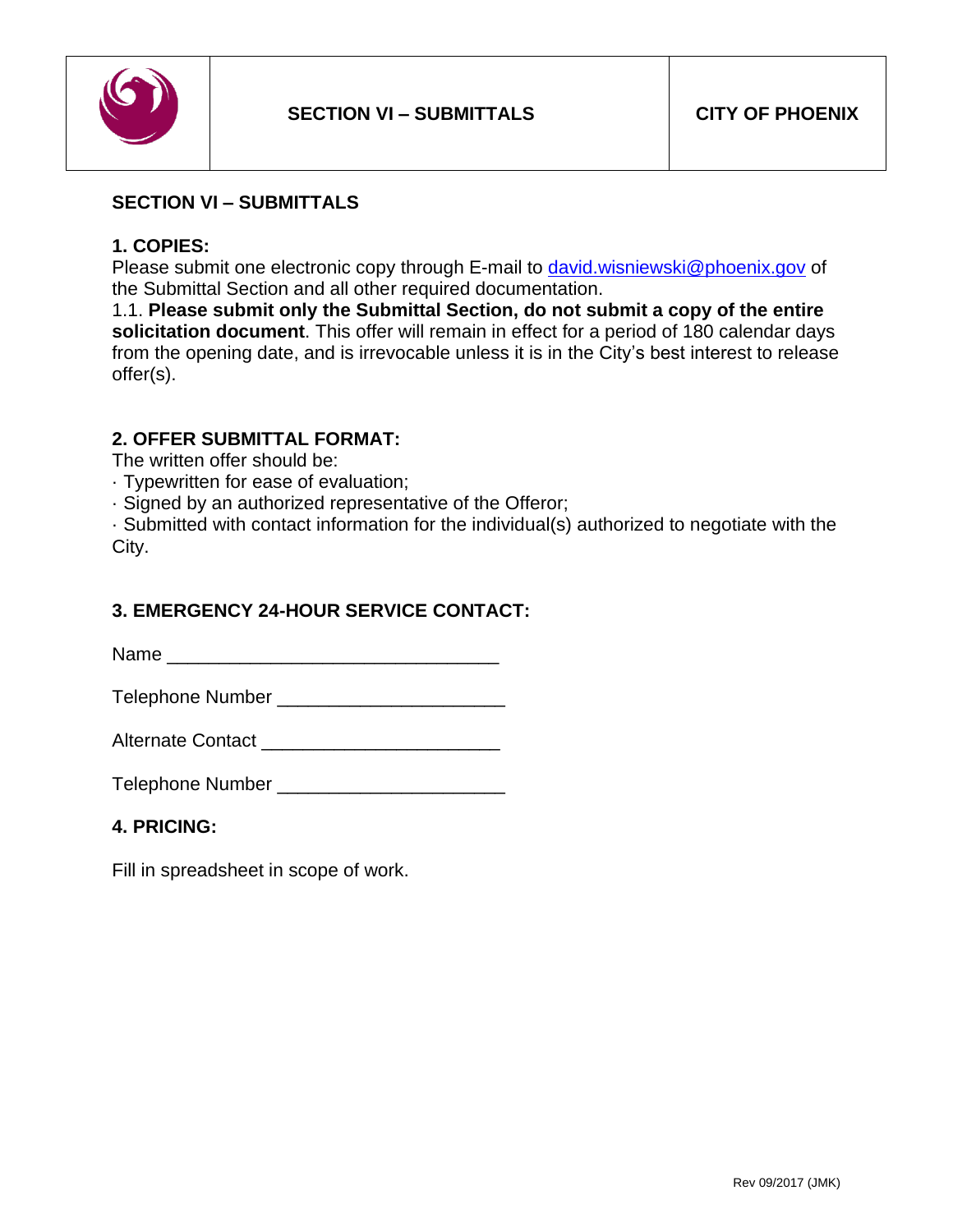

### **6. YEARS IN BUSINESS AND REFERENCES:**

Contractor certifies that they have provided complete Custom Report Development services listed in this solicitation for a period of \_\_\_\_\_\_\_\_\_ years.

Contractor shall furnish the names, addresses, and telephone numbers of a minimum of three firms or government organizations for which the Contractor is currently furnishing or has furnished, Custom Report Development services.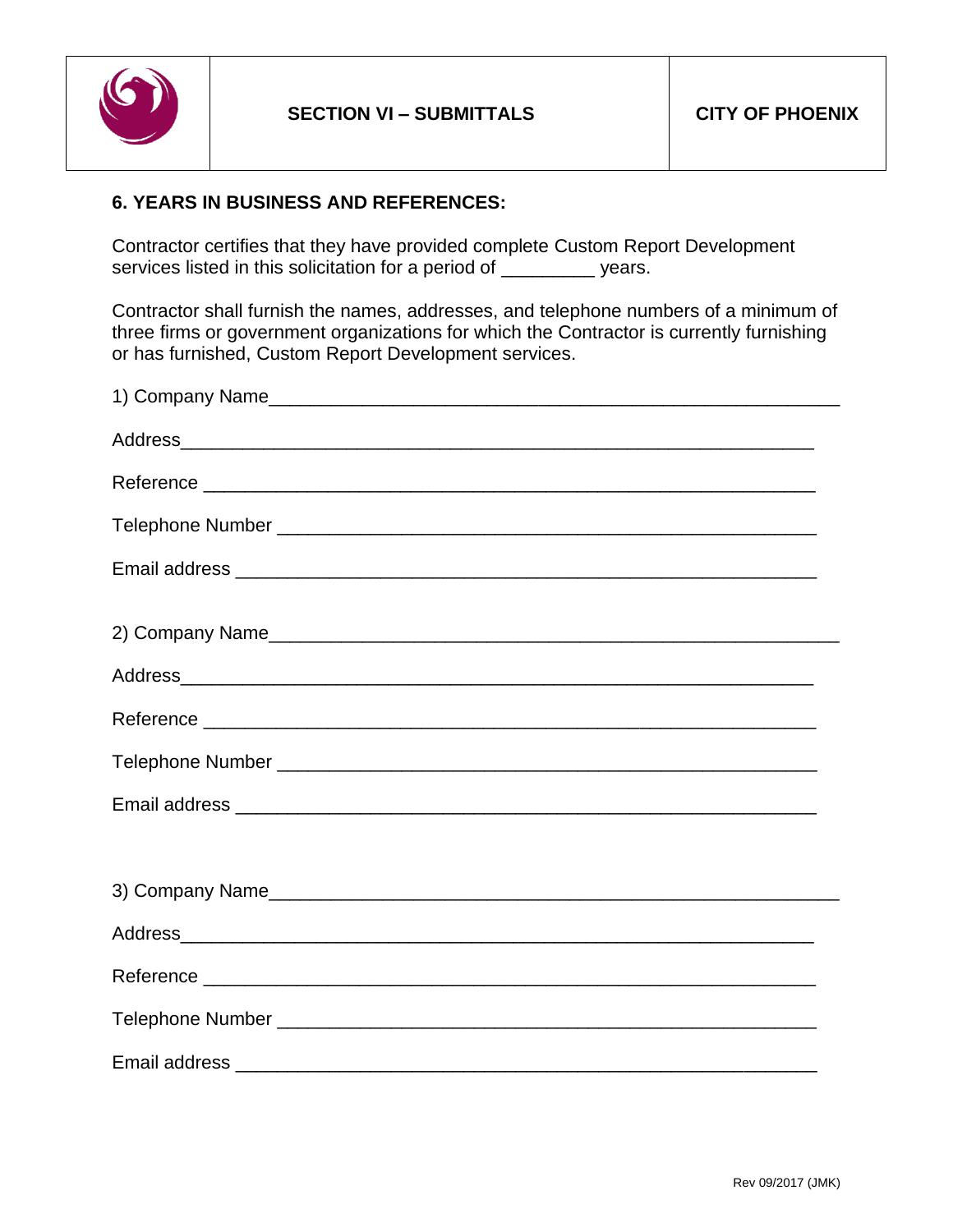

# **OFFER**

**TO THE CITY OF PHOENIX -** The Undersigned hereby offers and agrees to furnish the material and or service(s) in compliance with all terms, conditions, specifications, and addenda issued as a result of solicitation and any written exceptions in the offer.

Arizona Sales Tax No.

Use Tax No. for Out-of State Suppliers

City of Phoenix Sales Tax No.

Arizona Corporation Commission File No.

Taxpayer's Federal Identification No.: If recommended for contract award, Bidder agrees to provide its federal taxpayer identification number or as applicable its social security number to the City of Phoenix for the purposes of reporting to appropriate taxing authorities, monies paid by the City of Phoenix under the awarded contract. If the Bidder provides its social security number, the City will only share this number with appropriate state and federal officials. This submission is mandatory under 26 U.S.C. § 6041A.

| Enter City's Registration System ID Number  |  |
|---------------------------------------------|--|
| Located at City's eProcurement website (see |  |
| SECTION I – INSTRUCTIONS - CITY'S           |  |
| REGISTRATION)                               |  |

Offeror has read, understands, and will fully and faithfully comply with this solicitation, its attachments and any referenced documents. Offeror certifies that the prices offered were independently developed without consultation with any other Offeror or potential Offerors.

Authorized Signature **Date** Date

Verify Name and type of company example and Title Printed Name and Title (LLC, Inc., Sole Proprietor) (Member, Manager, President)

\_\_\_\_\_\_\_\_\_\_\_\_\_\_\_\_\_\_\_\_\_\_\_\_\_\_\_

\_\_ \_\_\_\_\_

Address City, State and Zip Code Telephone Number Company's Fax Number Company's Toll Free # Email Address